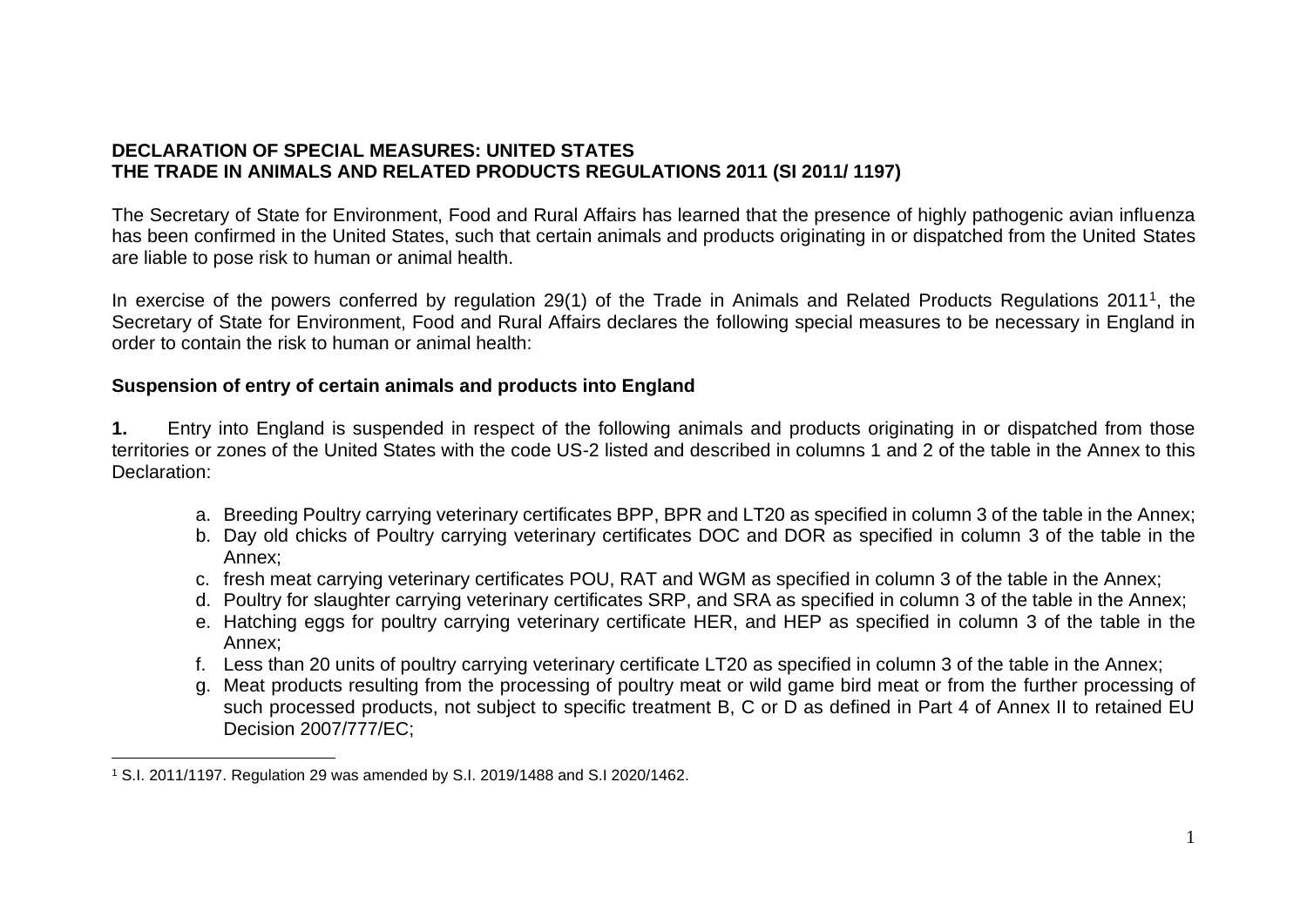- h. unprocessed animal by-products containing bodies or parts of poultry or wild game birds or products obtained from poultry, ratites or wild game birds;
- i. composite products containing meat products resulting from the processing of meat of poultry or wild game birds or from the further processing of such processed products, not subject to specific treatment B, C or D as defined in Part 4 of Annex II to retained EU Decision 2007/777/EC.
- **2**. Paragraphs 1(h) and 1(i) of this Declaration does not apply to:
	- a. specified pathogen free eggs within the meaning of Article 2 of Commission Regulation (EC) 798/2008; and
	- b. eggs as defined in paragraph 5.1 of Annex 1 to Regulation (EC) 853/2004 or egg products as defined in paragraph 7.3 of that Annex to that Regulation.
- **3**. Where dates are indicated in column 6 of the table in the Annex to this Declaration:
	- a. the entry of such animal products into England is permitted, including those transported on the high seas, if they are produced before the date specified in column 6 and imported during a period of 90 days from the date specified in column 6.

#### **Interpretation**

- **4.** In paragraph 1 of this Declaration:
	- a. "poultry" and "meat" have the same meaning as in Article 2 of retained EU Regulation 798/2008<sup>2</sup>
	- b. "meat products" has the same meaning as in paragraph 7.1 of Annex I to retained EU Regulation 853/2004<sup>3</sup>
	- c. "animal by-products" has the same meaning as in Article 3 of retained EU Regulation 1069/2009<sup>4</sup>

<sup>2</sup> EUR 798/2008.

<sup>3</sup> EUR 853/2004.

<sup>4</sup> EUR 1069/2009.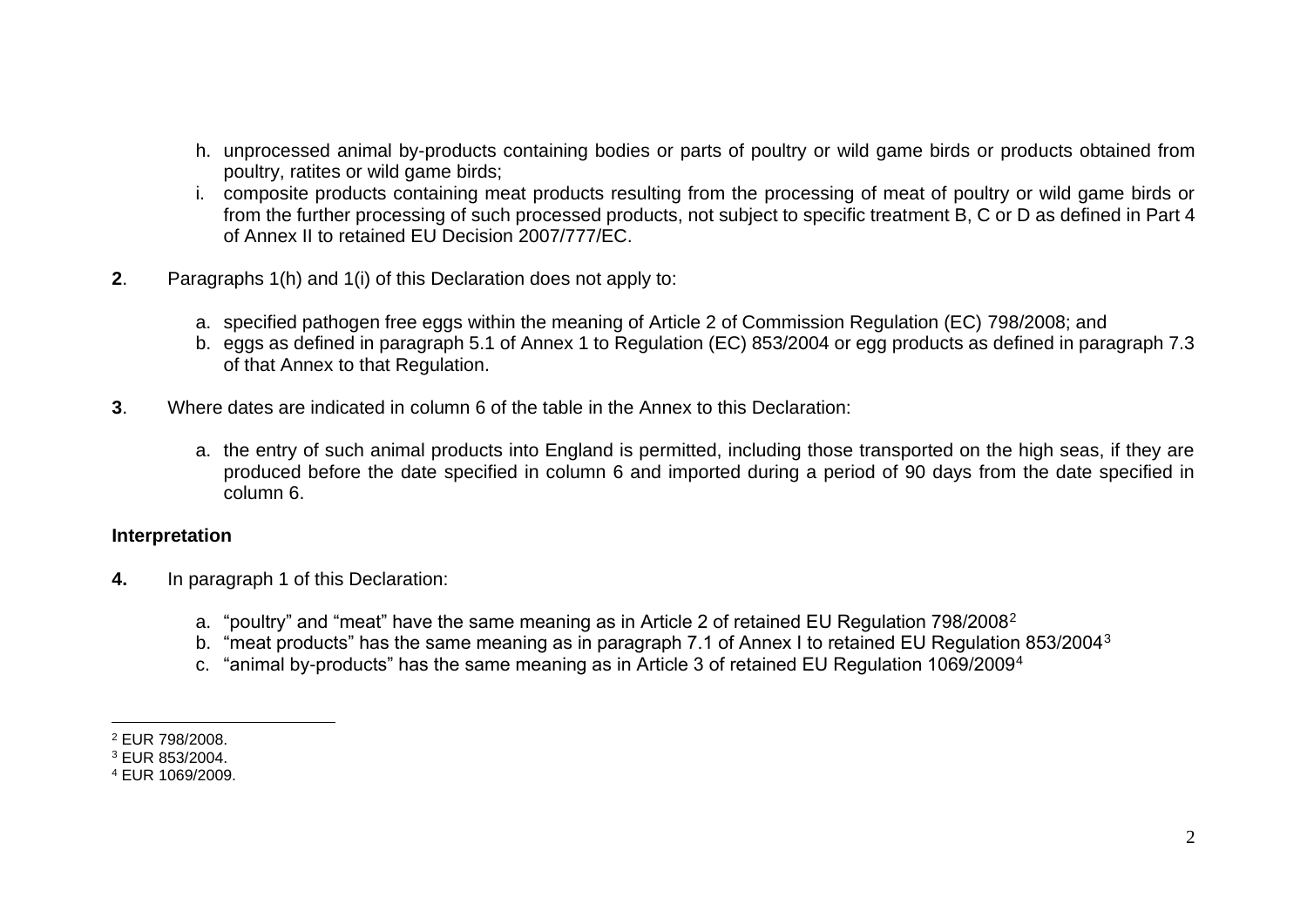d. "composite products" has the same meaning as in Article 2 of retained EU Decision 2007/275/EC<sup>5</sup>

# **Coming into force and duration of the special measures**

**5**. The special measures in this Declaration apply from the beginning of the day after the day on which this Declaration is made until this Declaration is revoked or amended by further declaration.

**6.** The Declaration dated 5 May 2022 is revoked.

Date made: **31/05/2022**

Signed: **Paul Green, Deputy Director UK Office for SPS Trade Assurance, Defra**

*Import of animals or products in breach of this declaration is an offence under regulation 39 of the Trade in Animals and Related Products Regulations 2011.*

<sup>5</sup> EUD 2007/275.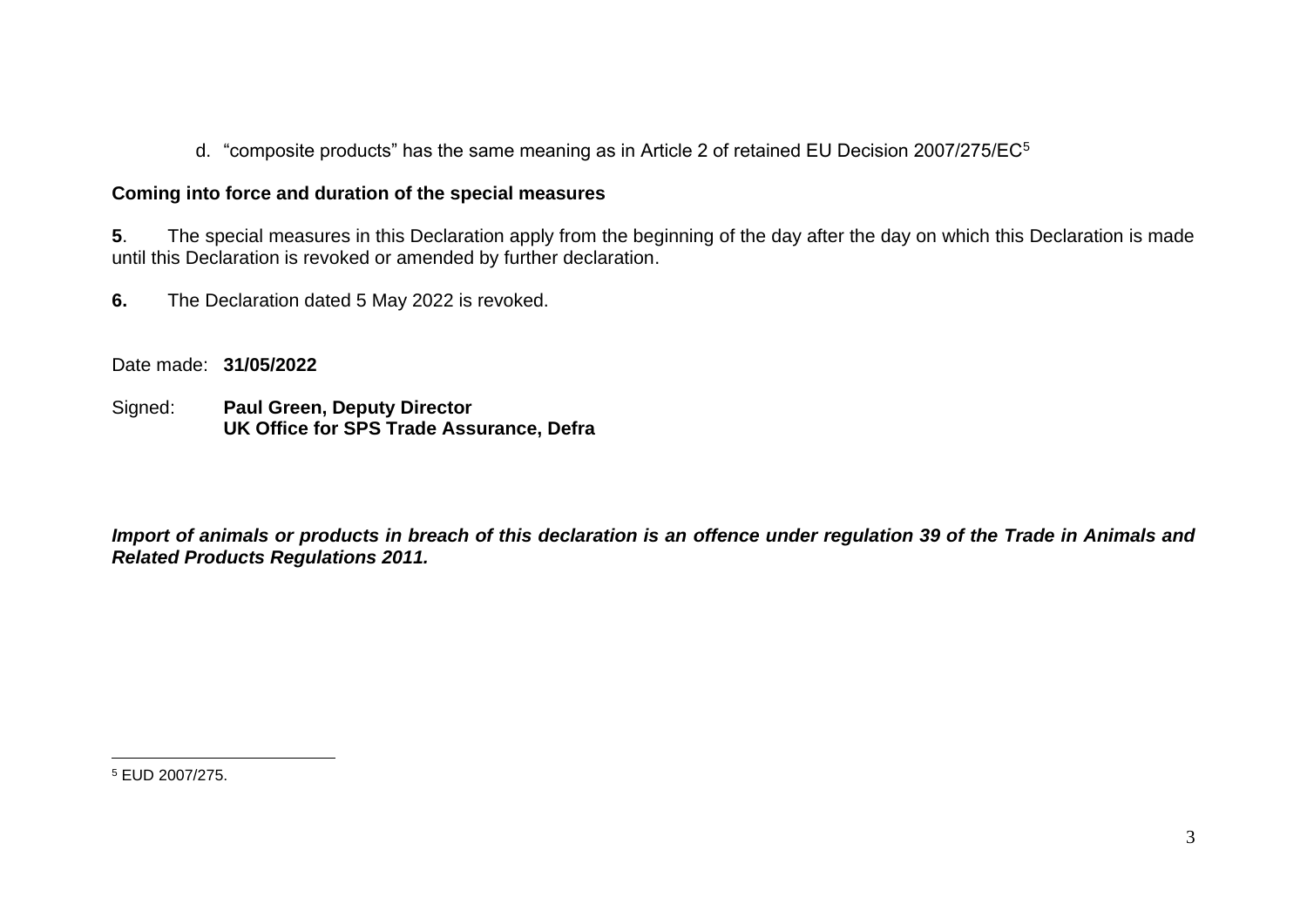## **Annex**

| Code of              |                                                                                                            | Veterinary certificate                          |                          |                        |              |
|----------------------|------------------------------------------------------------------------------------------------------------|-------------------------------------------------|--------------------------|------------------------|--------------|
| territory or<br>zone | Description of territory or zone                                                                           | Model(s)                                        | Additional<br>guarantees | Specific<br>conditions | Closing date |
| $\overline{1}$       | $\overline{2}$                                                                                             | 3                                               | 4                        | 5                      | 6            |
| US <sub>0</sub>      | Whole country                                                                                              | EP, E                                           |                          |                        |              |
|                      |                                                                                                            | <b>WGM</b>                                      | VIII                     |                        |              |
| <b>US1</b>           | The whole country of United States excluding area US-2                                                     | POU, RAT                                        |                          | N                      |              |
|                      |                                                                                                            | BPP, BPR, DOC, DOR,<br>HEP, HER, SRP, SRA, LT20 |                          |                        |              |
| US <sub>2</sub>      |                                                                                                            | Area of United States corresponding to:         |                          |                        |              |
|                      | Territory of United States corresponding to:                                                               | <b>WGM</b>                                      |                          | P <sub>2</sub>         | 07.02.2022   |
| <b>US 2.4</b>        | State of Indiana with Geographic Coordinates Dubois-01 Lat                                                 | POU, RAT                                        |                          | <b>NP2</b>             | 07.02.2022   |
|                      | 38.27509, Long-86.849 in Dubois county and the 10km surrounding<br>control zone to the above coordinates   | BPR, BPP, DOC, DOR,<br>HEP, HER, SRP, SRA, LT20 |                          |                        | 07.02.2022   |
|                      | Territory of United States corresponding to:                                                               | <b>WGM</b>                                      |                          | P <sub>2</sub>         | 15.02.2020   |
| <b>US 2.5</b>        | State of Indiana with Geographic Coordinates Dubois-02 Lat                                                 | POU, RAT                                        |                          | N P2                   | 15.02.2020   |
|                      | 38.28256, Long-86.87607 in Dubois county and the 10km surrounding<br>control zone to the above coordinates | BPR, BPP, DOC, DOR,<br>HEP, HER, SRP, SRA, LT20 |                          |                        | 15.02.2020   |
|                      | Territory of United States corresponding to:                                                               | <b>WGM</b>                                      |                          | $\overline{P2}$        | 12.02.2022   |
| <b>US 2.6</b>        | State of Kentucky with Geographic Coordinates                                                              | POU, RAT                                        |                          | N P2                   | 12.02.2022   |
|                      | for the premises in Fulton County, Kentucky are: FG Long: -88.95088,<br>FG Lat: 36.50836                   | BPR, BPP, DOC, DOR,<br>HEP, HER, SRP, SRA, LT20 |                          |                        | 12.02.2022   |
|                      | Territory of United States corresponding to:<br>State of Kentucky with Geographic Coordinates              | <b>WGM</b>                                      |                          | P <sub>2</sub>         | 15.02.2022   |
| <b>US 2.7</b>        | for the premises in Webster County, Kentucky are: FG Long: -                                               | POU, RAT                                        |                          | <b>NP2</b>             | 15.02.2022   |
|                      | 87.51784, FG Lat: 37.53775 and the 10km surrounding control zone<br>to the above coordinates               | BPR, BPP, DOC, DOR,<br>HEP, HER, SRP, SRA, LT20 |                          |                        | 15.02.2022   |
|                      | Territory of United States corresponding to:                                                               | <b>WGM</b>                                      |                          | P <sub>2</sub>         | 24.02.2022   |
| <b>US 2.8</b>        | State of Indiana with Geographic Coordinates Dubois-03 Lat                                                 | POU, RAT                                        |                          | <b>NP2</b>             | 24.02.2022   |
|                      | 38.96229, Long-87.03621 in Dubois County and the 10km                                                      | BPR, BPP, DOC, DOR,                             |                          |                        | 24.02.2022   |
|                      | surrounding control zone to the above coordinates                                                          | HEP, HER, SRP, SRA, LT20                        |                          |                        |              |
| <b>US 2.9</b>        | Territory of United States corresponding to:                                                               | <b>WGM</b>                                      |                          | P <sub>2</sub>         | 20.02.2022   |
|                      |                                                                                                            | POU, RAT                                        |                          | $N$ P <sub>2</sub>     | 20.02.2022   |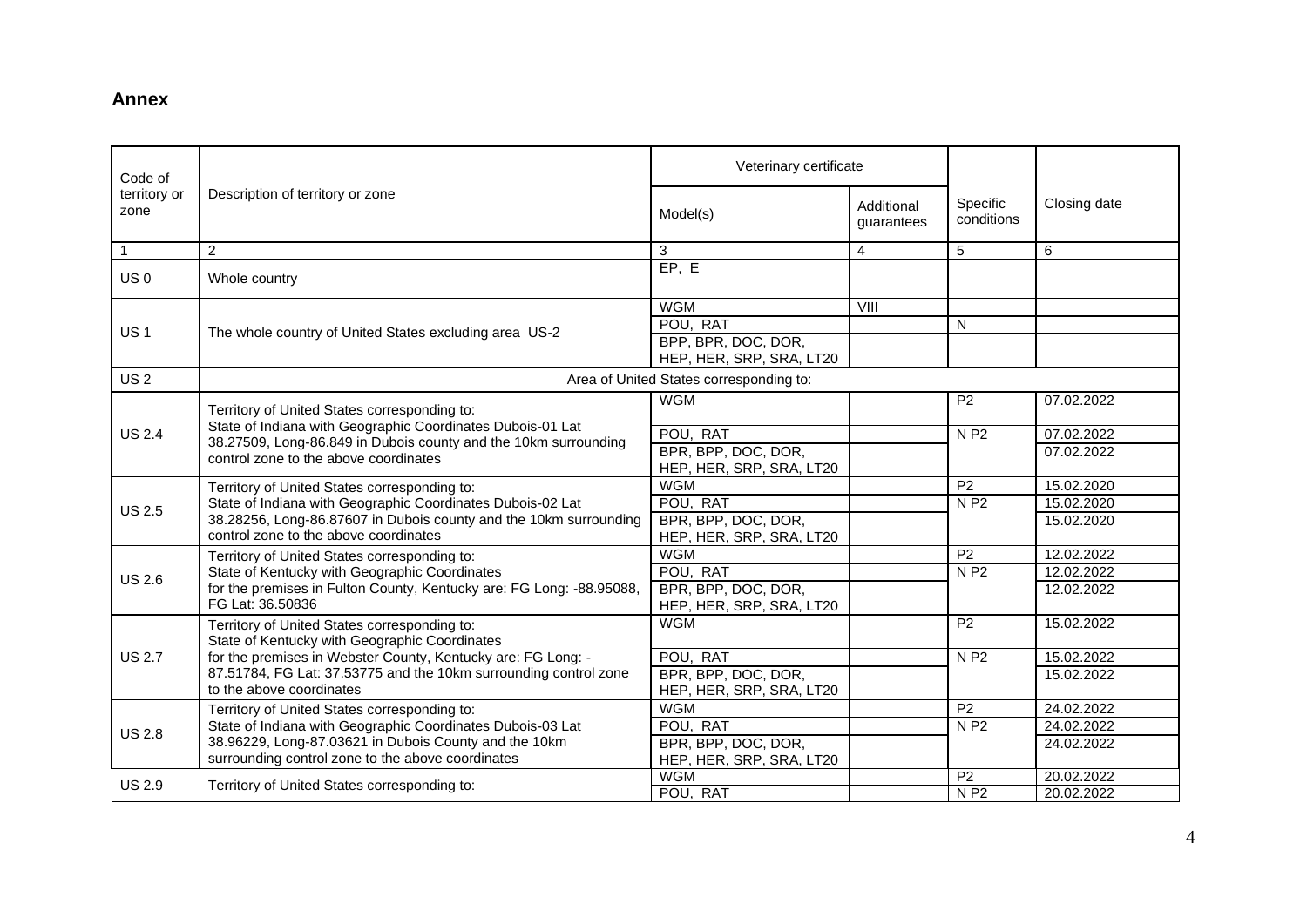|                | State of Delaware with Geographic Coordinates Lat 39.73 Long-      | BPR, BPP, DOC, DOR,      |                 | 20.02.2022 |
|----------------|--------------------------------------------------------------------|--------------------------|-----------------|------------|
|                | 75.509 in New Castle County and the 10km surrounding control zone  | HEP, HER, SRP, SRA, LT20 |                 |            |
|                | to the above coordinates                                           |                          |                 |            |
| <b>US 2.10</b> | Territory of United States corresponding to:                       | <b>WGM</b>               | P <sub>2</sub>  | 02.03.2022 |
|                | State of Indiana with Geographic Coordinates: Dubois-04; Lat       | POU, RAT                 | N, P2           |            |
|                | 38.26043, Long 86.91048 in Dubois county and the 10km surrounding  | BPP, BPR, DOC, DOR,      |                 |            |
|                | control zone to the above coordinates.                             | HEP, HER, SRP, SRA, LT20 |                 |            |
| <b>US 2.11</b> | Territory of United States corresponding to:                       | <b>WGM</b>               | $\overline{P2}$ | 04.03.2022 |
|                | State of Missouri with Geographic Coordinates: Stoddard; Lat       | POU, RAT                 | N, P2           |            |
|                | 36.82525, Long 7580039 in Stoddard county and the 10km             | BPP, BPR, DOC, DOR,      |                 |            |
|                | surrounding control zone to the above coordinates.                 | HEP, HER, SRP, SRA, LT20 |                 |            |
| <b>US 2.12</b> | Territory of United States corresponding to:                       | <b>WGM</b>               | P <sub>2</sub>  | 05.03.2022 |
|                | State of Maryland with Geographic Coordinates: Cecil 01; Lat       | POU, RAT                 | N, P2           |            |
|                | 39.39802, Long 75.80039 in Cecil county and the 10km surrounding   | BPP, BPR, DOC, DOR,      |                 |            |
|                | control zone to the above coordinates.                             | HEP, HER, SRP, SRA, LT20 |                 |            |
| <b>US 2.13</b> | Territory of United States corresponding to:                       | <b>WGM</b>               | P <sub>2</sub>  | 05.03.2022 |
|                | State of South Dakota with Geographic Coordinates: Charles Mix 01; | POU, RAT                 | N, P2           |            |
|                | Lat 39.39802, Long 75.80039 in Charles Mix county and the 10km     | BPP, BPR, DOC, DOR,      |                 |            |
|                | surrounding control zone to the above coordinates.                 | HEP, HER, SRP, SRA, LT20 |                 |            |
| <b>US 2.14</b> | Territory of United States corresponding to:                       | <b>WGM</b>               | P <sub>2</sub>  | 06.03.2022 |
|                | State of Iowa with Geographic Coordinates Buena Vista 01; Lat      | POU, RAT                 | N, P2           |            |
|                | 42.64717, Long 94.96359 in Buena Vista county and the 10km         | BPP, BPR, DOC, DOR,      |                 |            |
|                | surrounding control zone to the above coordinates.                 | HEP, HER, SRP, SRA, LT20 |                 |            |
| <b>US 2.15</b> | Territory of United States corresponding to:                       | <b>WGM</b>               | $\overline{P2}$ | 08.03.2022 |
|                | State of Maryland with Geographic Coordinates New Castle 02; Lat   | POU, RAT                 | N, P2           |            |
|                | 39.43208, Long 75.76857 in New Castle county and the 10km          | BPP, BPR, DOC, DOR,      |                 |            |
|                | surrounding control zone to the above coordinates.                 | HEP, HER, SRP, SRA, LT20 |                 |            |
| <b>US 2.16</b> | Territory of United States corresponding to:                       | <b>WGM</b>               | P <sub>2</sub>  | 08.03.2022 |
|                | State of Maryland with Geographic Coordinates Queen Anne's; Lat    | POU, RAT                 | N, P2           |            |
|                | 39.16107, Long 75.90382 in Queen Anne's county and the 10km        | BPP, BPR, DOC, DOR,      |                 |            |
|                | surrounding control zone to the above coordinates.                 | HEP, HER, SRP, SRA, LT20 |                 |            |
| <b>US 2.17</b> | Territory of United States corresponding to:                       | <b>WGM</b>               | P <sub>2</sub>  | 08.03.2022 |
|                | State of Missouri with Geographic Coordinates Jasper; Lat 37.342,  | POU, RAT                 | <b>N, P2</b>    |            |
|                | Long 94.5969 in Jasper county and the 10km surrounding control     | BPP, BPR, DOC, DOR,      |                 |            |
|                | zone to the above coordinates.                                     | HEP, HER, SRP, SRA, LT20 |                 |            |
| <b>US 2.18</b> | Territory of United States corresponding to:                       | <b>WGM</b>               | P <sub>2</sub>  | 09.03.2022 |
|                | State of Missouri with Geographic Coordinates Lawrence; Lat        | POU, RAT                 | N, P2           |            |
|                | 37.07883, Long 93.73806 in Lawrence county and the 10km            | BPP, BPR, DOC, DOR,      |                 |            |
|                | surrounding control zone to the above coordinates.                 | HEP, HER, SRP, SRA, LT20 |                 |            |
| <b>US 2.19</b> | Territory of United States corresponding to:                       | <b>WGM</b>               | P <sub>2</sub>  | 10.03.2022 |
|                | State of Maryland with Geographic Coordinates Cecil 02; Lat        | POU, RAT                 | N, P2           |            |
|                | 39.41333, Long 75.80722 in Cecil county and the 10km surrounding   | BPP, BPR, DOC, DOR,      |                 |            |
|                | control zone to the above coordinates.                             | HEP, HER, SRP, SRA, LT20 |                 |            |
| <b>US 2.20</b> | Territory of United States corresponding to:                       | <b>WGM</b>               | $\overline{P2}$ | 10.03.2022 |
|                |                                                                    |                          |                 |            |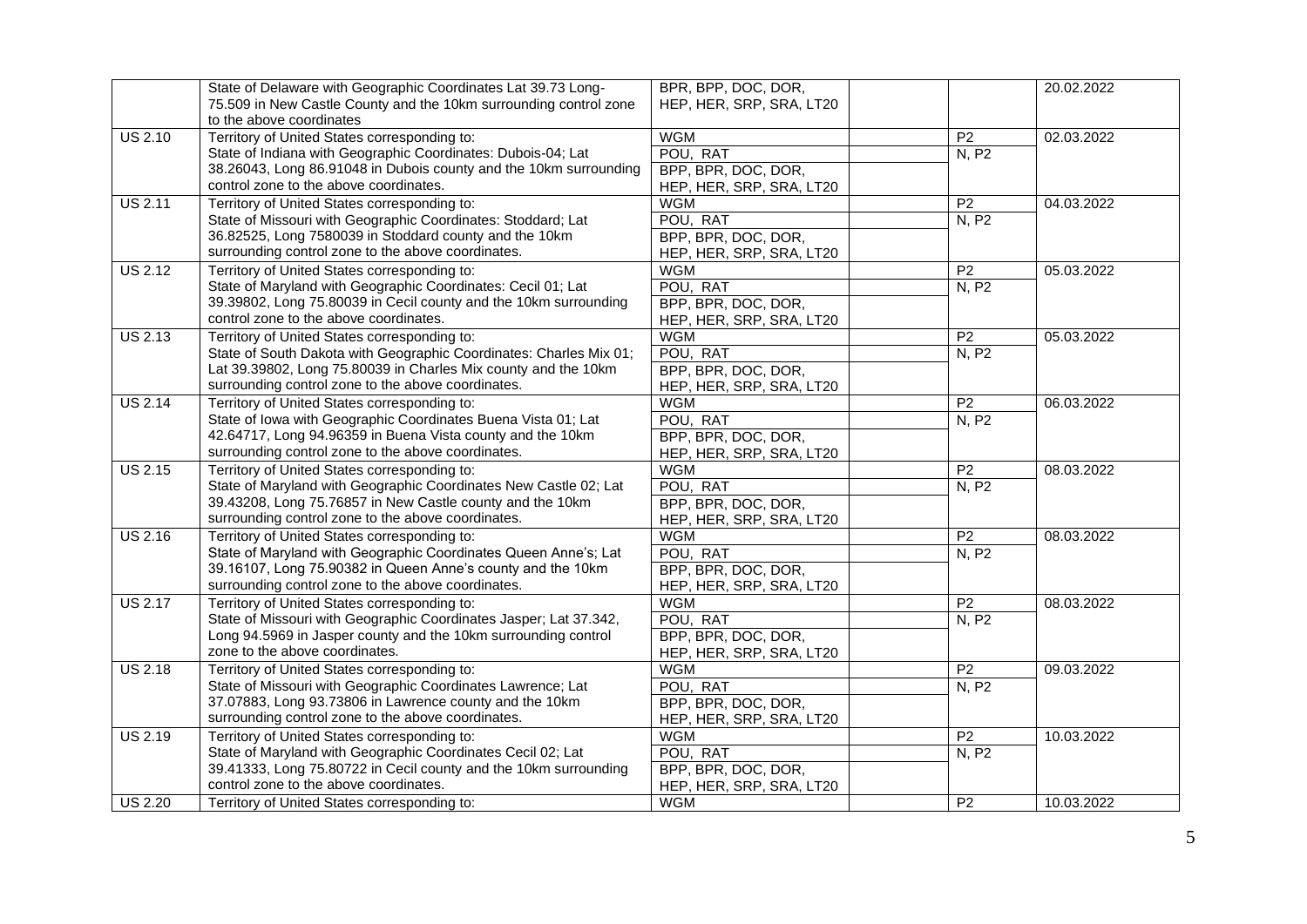|                      | State of Iowa with Geographic Coordinates Taylor; Lat 40.80716,     | POU, RAT                 | N, P2           |            |
|----------------------|---------------------------------------------------------------------|--------------------------|-----------------|------------|
|                      | Long 94.49173 in Taylor county and the 10km surrounding control     | BPP, BPR, DOC, DOR,      |                 |            |
|                      | zone to the above coordinates.                                      | HEP, HER, SRP, SRA, LT20 |                 |            |
| $\overline{US 2.21}$ | Territory of United States corresponding to:                        | <b>WGM</b>               | P <sub>2</sub>  | 11.03.2022 |
|                      | State of Kansas with Geographic Coordinates Franklin; Lat 38.62299, | POU, RAT                 | N, P2           |            |
|                      | Long 95.08018 in Franklin county and the 10km surrounding control   | BPP, BPR, DOC, DOR,      |                 |            |
|                      | zone to the above coordinates.                                      | HEP, HER, SRP, SRA, LT20 |                 |            |
| <b>US 2.22</b>       | Territory of United States corresponding to:                        | <b>WGM</b>               | P <sub>2</sub>  | 12.03.2022 |
|                      | State of South Dakota with Geographic Coordinates: Charles Mix 02;  | POU, RAT                 | N, P2           |            |
|                      | Lat 43.1917, Long 98.64489 in Charles Mix county and the 10km       | BPP, BPR, DOC, DOR,      |                 |            |
|                      | surrounding control zone to the above coordinates.                  | HEP, HER, SRP, SRA, LT20 |                 |            |
| <b>US 2.23</b>       | Territory of United States corresponding to:                        | <b>WGM</b>               | P <sub>2</sub>  | 14.03.2022 |
|                      | State of Wisconsin with Geographic Coordinates: Jefferson; Lat      | POU, RAT                 | N, P2           |            |
|                      | 42.88144, Long 88.6448 in Jefferson county and the 10km             | BPP, BPR, DOC, DOR,      |                 |            |
|                      | surrounding control zone to the above coordinates.                  | HEP, HER, SRP, SRA, LT20 |                 |            |
| <b>US 2.24</b>       | Territory of United States corresponding to:                        | <b>WGM</b>               | P <sub>2</sub>  | 17.03.2022 |
|                      | State of Iowa with Geographic Coordinates Buena Vista 02; Lat       | POU, RAT                 | N, P2           |            |
|                      | 42.82564, Long 95.12828 in Buena Vista county and the 10km          | BPP, BPR, DOC, DOR,      |                 |            |
|                      | surrounding control zone to the above coordinates.                  | HEP, HER, SRP, SRA, LT20 |                 |            |
| <b>US 2.25</b>       | Territory of United States corresponding to:                        | <b>WGM</b>               | P <sub>2</sub>  | 17.03.2022 |
|                      | State of Delaware with Geographic Coordinates Kent; Lat 38.95971,   | POU, RAT                 | N, P2           |            |
|                      | Long 75.44381 in Kent county and the 10km surrounding control zone  | BPP, BPR, DOC, DOR,      |                 |            |
|                      | to the above coordinates.                                           | HEP, HER, SRP, SRA, LT20 |                 |            |
| <b>US 2.26</b>       | Territory of United States corresponding to:                        | <b>WGM</b>               | $\overline{P2}$ | 18.03.2022 |
|                      | State of Kansas with Geographic Coordinates Dickinson; Lat          | POU, RAT                 | N, P2           |            |
|                      | 38.63723, Long 96.94704 in Dickinson county and the 10km            | BPP, BPR, DOC, DOR,      |                 |            |
|                      | surrounding control zone to the above coordinates.                  | HEP, HER, SRP, SRA, LT20 |                 |            |
| <b>US 2.27</b>       | Territory of United States corresponding to:                        | <b>WGM</b>               | P <sub>2</sub>  | 18.03.2022 |
|                      | State of South Dakota with Geographic Coordinates Hanson 01; Lat    | POU, RAT                 | N, P2           |            |
|                      | 43.51018, Long 97.74617 in Hanson county and the 10km               | BPP, BPR, DOC, DOR,      |                 |            |
|                      | surrounding control zone to the above coordinates.                  | HEP, HER, SRP, SRA, LT20 |                 |            |
| <b>US 2.28</b>       | Territory of United States corresponding to:                        | <b>WGM</b>               | P <sub>2</sub>  | 18.03.2022 |
|                      | State of Maryland with Geographic Coordinates Cecil 04; Lat         | POU, RAT                 | N, P2           |            |
|                      | 39.39606, Long 75.81869 in Cecil county and the 10km surrounding    | BPP, BPR, DOC, DOR,      |                 |            |
|                      | control zone to the above coordinates.                              | HEP, HER, SRP, SRA, LT20 |                 |            |
| <b>US 2.29</b>       | Territory of United States corresponding to:                        | <b>WGM</b>               | P <sub>2</sub>  | 18.03.2022 |
|                      | State of South Dakota with Geographic Coordinates Kingsbury; Lat    | POU, RAT                 | N, P2           |            |
|                      | 44.23524, Long 97.17724 in Kingsbury county and the 10km            | BPP, BPR, DOC, DOR,      |                 |            |
|                      | surrounding control zone to the above coordinates.                  | HEP, HER, SRP, SRA, LT20 |                 |            |
| <b>US 2.30</b>       | Territory of United States corresponding to:                        | <b>WGM</b>               | P <sub>2</sub>  | 18.03.2022 |
|                      | State of South Dakota with Geographic Coordinates Hutchinson 01;    | POU, RAT                 | N, P2           |            |
|                      | Lat 43.48548, Long 97.83218 in Hutchinson county and the 10km       | BPP, BPR, DOC, DOR,      |                 |            |
|                      | surrounding control zone to the above coordinates.                  | HEP, HER, SRP, SRA, LT20 |                 |            |
| <b>US 2.31</b>       | Territory of United States corresponding to:                        | <b>WGM</b>               | P <sub>2</sub>  | 22.03.2022 |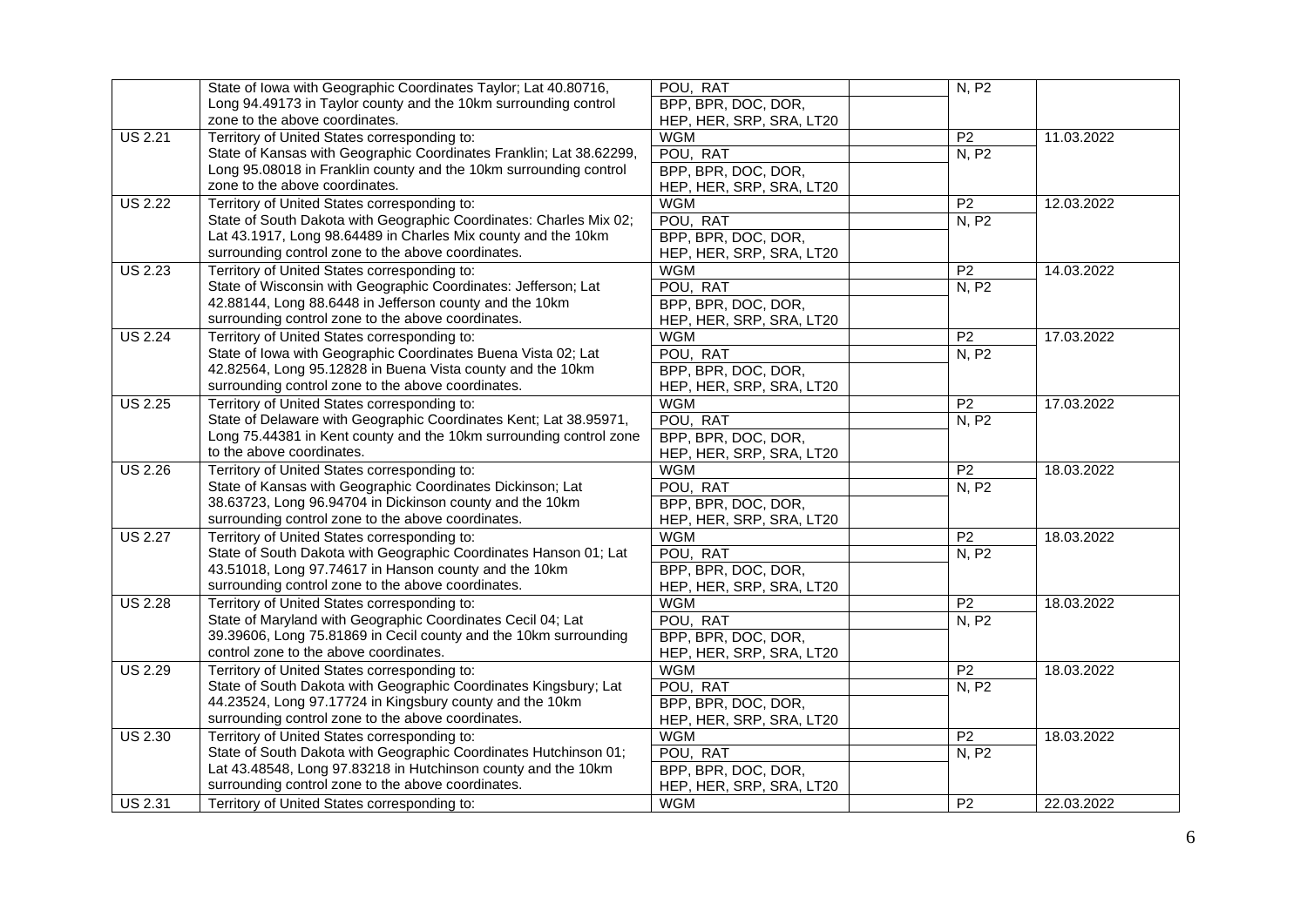|                      | State of Nebraska with Geographic Coordinates Butler 01; Lat        | POU, RAT                 | N, P2           |            |
|----------------------|---------------------------------------------------------------------|--------------------------|-----------------|------------|
|                      | 41.22982, Long 97.21887 in Butler county and the 10km surrounding   | BPP, BPR, DOC, DOR,      |                 |            |
|                      | control zone to the above coordinates.                              | HEP, HER, SRP, SRA, LT20 |                 |            |
| <b>US 2.32</b>       | Territory of United States corresponding to:                        | <b>WGM</b>               | P <sub>2</sub>  | 22.03.2022 |
|                      | State of Nebraska with Geographic Coordinates Butler 02; Lat        | POU, RAT                 | N, P2           |            |
|                      | 41.30472, Long 97.27701 in Butler county and the 10km surrounding   | BPP, BPR, DOC, DOR,      |                 |            |
|                      | control zone to the above coordinates.                              | HEP, HER, SRP, SRA, LT20 |                 |            |
| <b>US 2.33</b>       | Territory of United States corresponding to:                        | <b>WGM</b>               | P <sub>2</sub>  | 22.03.2022 |
|                      | State of Maine with Geographic Coordinates Cumberland; Lat          | POU, RAT                 | N, P2           |            |
|                      | 43.81614, Long 70.23113 in Cumberland county and the 10km           | BPP, BPR, DOC, DOR,      |                 |            |
|                      | surrounding control zone to the above coordinates.                  | HEP, HER, SRP, SRA, LT20 |                 |            |
| <b>US 2.34</b>       | Territory of United States corresponding to:                        | <b>WGM</b>               | $\overline{P2}$ | 22.03.2022 |
|                      | State of South Dakota with Geographic Coordinates Beadle 01; Lat    | POU, RAT                 | N, P2           |            |
|                      | 44.5651, Long 98.20193 in Beadle county and the 10km surrounding    | BPP, BPR, DOC, DOR,      |                 |            |
|                      | control zone to the above coordinates.                              | HEP, HER, SRP, SRA, LT20 |                 |            |
| <b>US 2.35</b>       | Territory of United States corresponding to:                        | <b>WGM</b>               | $\overline{P2}$ | 22.03.2022 |
|                      | State of South Dakota with Geographic Coordinates: Charles Mix 03;  | POU, RAT                 | N, P2           |            |
|                      | Lat 43.14028, Long 98.14181 in Charles Mix county and the 10km      | BPP, BPR, DOC, DOR,      |                 |            |
|                      | surrounding control zone to the above coordinates.                  | HEP, HER, SRP, SRA, LT20 |                 |            |
| <b>US 2.36</b>       | Territory of United States corresponding to:                        | <b>WGM</b>               | P <sub>2</sub>  | 22.03.2022 |
|                      | State of South Dakota with Geographic Coordinates Hanson 02; Lat    | POU, RAT                 | N, P2           |            |
|                      | 43.67352, Long 97.87973 in Hanson county and the 10km               | BPP, BPR, DOC, DOR,      |                 |            |
|                      | surrounding control zone to the above coordinates.                  | HEP, HER, SRP, SRA, LT20 |                 |            |
| <b>US 2.37</b>       | Territory of United States corresponding to:                        | <b>WGM</b>               | P <sub>2</sub>  | 23.03.2022 |
|                      | State of South Dakota with Geographic Coordinates Beadle 02; Lat    | POU, RAT                 | N, P2           |            |
|                      | 44.4869, Long 98.14062 in Beadle county and the 10km surrounding    | BPP, BPR, DOC, DOR,      |                 |            |
|                      | control zone to the above coordinates.                              | HEP, HER, SRP, SRA, LT20 |                 |            |
| <b>US 2.38</b>       | Territory of United States corresponding to:                        | <b>WGM</b>               | P <sub>2</sub>  | 23.03.2022 |
|                      | State of South Dakota with Geographic Coordinates Edmunds; Lat      | POU, RAT                 | N, P2           |            |
|                      | 45.432814, Long 98.997762 in Edmunds county and the 10km            | BPP, BPR, DOC, DOR,      |                 |            |
|                      | surrounding control zone to the above coordinates.                  | HEP, HER, SRP, SRA, LT20 |                 |            |
| <b>US 2.39</b>       | Territory of United States corresponding to:                        | <b>WGM</b>               | P <sub>2</sub>  | 23.03.2022 |
|                      | State of South Dakota with Geographic Coordinates Kingsbury 02; Lat | POU, RAT                 | N, P2           |            |
|                      | 44.23543, Long 97.17179 in Kingsbury county and the 10km            | BPP, BPR, DOC, DOR,      |                 |            |
|                      | surrounding control zone to the above coordinates.                  | HEP, HER, SRP, SRA, LT20 |                 |            |
| <b>US 2.40</b>       | Territory of United States corresponding to:                        | <b>WGM</b>               | P <sub>2</sub>  | 24.03.2022 |
|                      | State of South Dakota with Geographic Coordinates Jerauld; Lat      | POU, RAT                 | N, P2           |            |
|                      | 44.041508, Long 98.88751 in Jerauld county and the 10km             | BPP, BPR, DOC, DOR,      |                 |            |
|                      | surrounding control zone to the above coordinates.                  | HEP, HER, SRP, SRA, LT20 |                 |            |
| $\overline{US}$ 2.41 | Territory of United States corresponding to:                        | <b>WGM</b>               | $\overline{P2}$ | 24.03.2022 |
|                      | State of Iowa with Geographic Coordinates Buena Vista 03; Lat       | POU, RAT                 | N, P2           |            |
|                      | 42.80688, Long 94.96456 in Buena Vista county and the 10km          | BPP, BPR, DOC, DOR,      |                 |            |
|                      | surrounding control zone to the above coordinates.                  | HEP, HER, SRP, SRA, LT20 |                 |            |
|                      |                                                                     |                          |                 |            |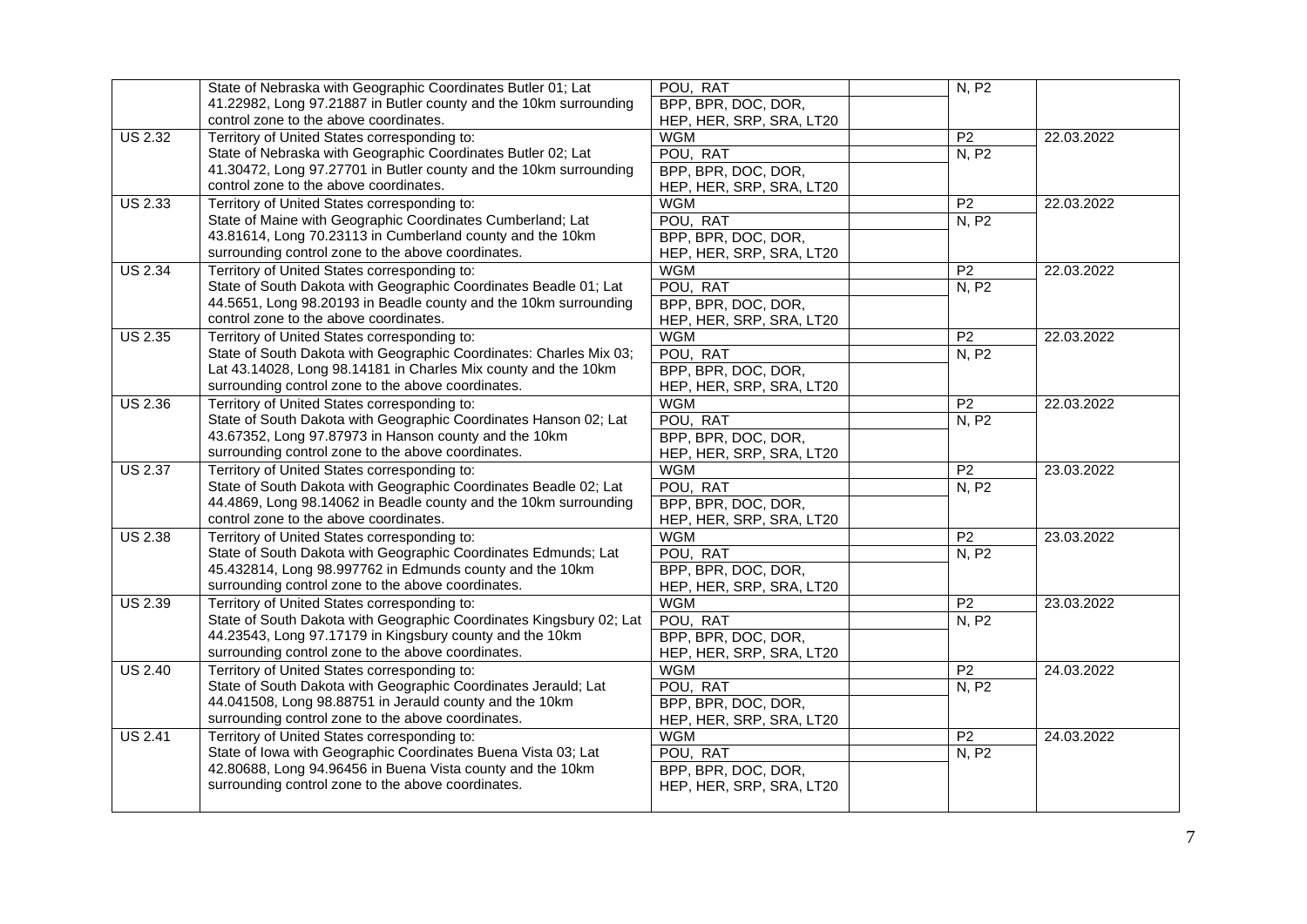| <b>US 2.42</b> | Territory of United States corresponding to:                                                                     | <b>WGM</b>               | $\overline{P2}$ | 25.03.2022 |
|----------------|------------------------------------------------------------------------------------------------------------------|--------------------------|-----------------|------------|
|                | State of Iowa with Geographic Coordinates Franklin; Lat 42.8248,                                                 | POU, RAT                 | N, P2           |            |
|                |                                                                                                                  |                          |                 |            |
|                | Long 93.33895 in Franklin county and the 10km surrounding control                                                | BPP, BPR, DOC, DOR,      |                 |            |
|                | zone to the above coordinates.                                                                                   | HEP, HER, SRP, SRA, LT20 |                 |            |
| <b>US 2.43</b> | Territory of United States corresponding to:                                                                     | <b>WGM</b>               | P <sub>2</sub>  | 25.03.2022 |
|                | State of Minnesota with Geographic Coordinates Meeker 01; Lat                                                    | POU, RAT                 | N, P2           |            |
|                | 45.23844, Long 94.6717 in Meeker county and the 10km surrounding                                                 | BPP, BPR, DOC, DOR,      |                 |            |
|                | control zone to the above coordinates.                                                                           | HEP, HER, SRP, SRA, LT20 |                 |            |
| <b>US 2.44</b> | Territory of United States corresponding to:                                                                     | <b>WGM</b>               | P <sub>2</sub>  | 25.03.2022 |
|                | State of Minnesota with Geographic Coordinates Meeker 02; Lat                                                    | POU, RAT                 | N, P2           |            |
|                | 45.48908, Long 94.4462 in Meeker county and the 10km surrounding                                                 | BPP, BPR, DOC, DOR,      |                 |            |
|                | control zone to the above coordinates.                                                                           | HEP, HER, SRP, SRA, LT20 |                 |            |
| <b>US 2.45</b> | Territory of United States corresponding to:                                                                     | <b>WGM</b>               | $\overline{P2}$ | 23.02.2022 |
|                | State of Indiana with Geographic Coordinates Green County 01; Lat                                                | POU, RAT                 | N, P2           |            |
|                | 38.96229, Long 87.03621 in Green County and the 10km surrounding                                                 | BPP, BPR, DOC, DOR,      |                 |            |
|                | control zone to the above coordinates.                                                                           | HEP, HER, SRP, SRA, LT20 |                 |            |
| <b>US 2.46</b> | Territory of United States corresponding to:                                                                     | <b>WGM</b>               | P <sub>2</sub>  | 23.02.2022 |
|                | State of Indiana with Geographic Coordinates Green County 02; Lat                                                | POU, RAT                 | N, P2           |            |
|                | 38.95343, Long 86.93811 in Green County and the 10km surrounding                                                 | BPP, BPR, DOC, DOR,      |                 |            |
|                | control zone to the above coordinates.                                                                           | HEP, HER, SRP, SRA, LT20 |                 |            |
| <b>US 2.47</b> |                                                                                                                  | <b>WGM</b>               | P <sub>2</sub>  | 25.03.2022 |
|                | Territory of United States corresponding to:<br>State of South Dakota with Geographic Coordinates Hutchinson 02; | POU, RAT                 |                 |            |
|                | Lat 43.49566, Long -97.7965 in Hutchinson County and the 10km                                                    |                          | N, P2           |            |
|                |                                                                                                                  | BPP, BPR, DOC, DOR,      |                 |            |
|                | surrounding control zone to the above coordinates.                                                               | HEP, HER, SRP, SRA, LT20 |                 |            |
| <b>US 2.48</b> | Territory of United States corresponding to:                                                                     | <b>WGM</b>               | P <sub>2</sub>  | 27.03.2022 |
|                | State of South Dakota with Geographic Coordinates Hutchinson 03;                                                 | POU, RAT                 | N, P2           |            |
|                | Lat 43.17474, Long -97.64696 in Hutchinson County and the 10km                                                   | BPP, BPR, DOC, DOR,      |                 |            |
|                | surrounding control zone to the above coordinates.                                                               | HEP, HER, SRP, SRA, LT20 |                 |            |
| <b>US 2.49</b> | Territory of United States corresponding to:                                                                     | <b>WGM</b>               | P <sub>2</sub>  | 27.03.2022 |
|                | State of South Dakota with Geographic Coordinates Clark County; Lat                                              | POU, RAT                 | N, P2           |            |
|                | 44.867931, Long -97.607979 in Clark County and the 10km                                                          | BPP, BPR, DOC, DOR,      |                 |            |
|                | surrounding control zone to the above coordinates.                                                               | HEP, HER, SRP, SRA, LT20 |                 |            |
| <b>US 2.50</b> | Territory of United States corresponding to:                                                                     | <b>WGM</b>               | P <sub>2</sub>  | 27.03.2022 |
|                | State of South Dakota with Geographic Coordinates McPherson                                                      | POU, RAT                 | N, P2           |            |
|                | County; Lat 45.6329, Long -99.50569 in McPherson County and the                                                  | BPP, BPR, DOC, DOR,      |                 |            |
|                | 10km surrounding control zone to the above coordinates.                                                          | HEP, HER, SRP, SRA, LT20 |                 |            |
| <b>US 2.51</b> | Territory of United States corresponding to:                                                                     | <b>WGM</b>               | P <sub>2</sub>  | 29.03.2022 |
|                | State of South Dakota with Geographic Coordinates Bon Homme                                                      | POU, RAT                 | <b>N, P2</b>    |            |
|                | County; Lat 43.09158, Long -97.92793 in Bon Homme County and the                                                 | BPP, BPR, DOC, DOR,      |                 |            |
|                | 10km surrounding control zone to the above coordinates.                                                          | HEP, HER, SRP, SRA, LT20 |                 |            |
| <b>US 2.52</b> | Territory of United States corresponding to:                                                                     | <b>WGM</b>               | $\overline{P2}$ | 29.03.2022 |
|                | State of South Dakota with Geographic Coordinates Spink County;                                                  | POU, RAT                 | N, P2           |            |
|                | Lat 44.79835, Long -98.28687 in Spink County and the 10km                                                        | BPP, BPR, DOC, DOR,      |                 |            |
|                |                                                                                                                  |                          |                 |            |
|                | surrounding control zone to the above coordinates.                                                               | HEP, HER, SRP, SRA, LT20 |                 |            |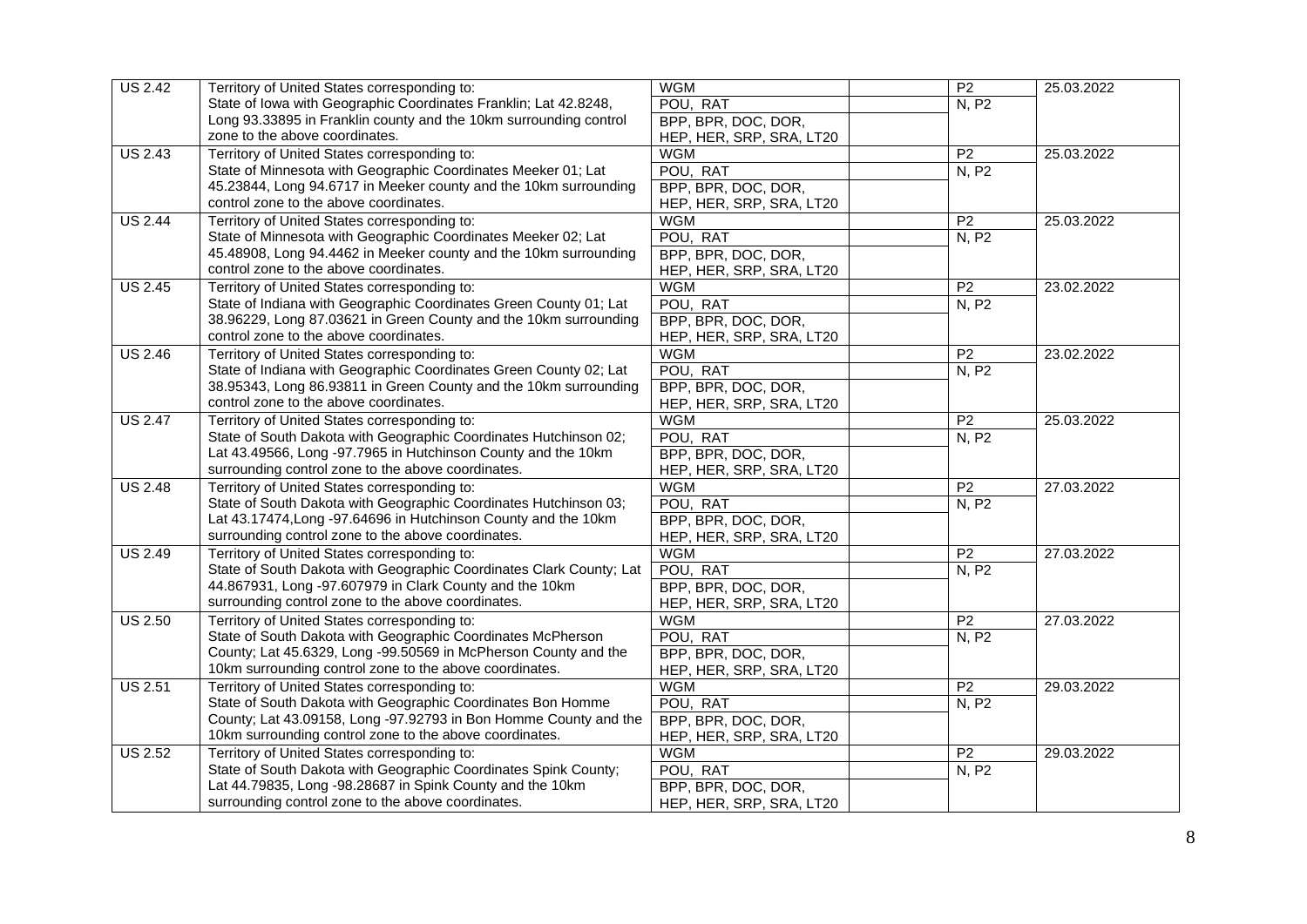| <b>US 2.53</b> | Territory of United States corresponding to:                        | <b>WGM</b>               | P <sub>2</sub>  | 23.03.2022 |
|----------------|---------------------------------------------------------------------|--------------------------|-----------------|------------|
|                | State of New York with Geographic Coordinates Suffolk County 01;    | POU, RAT                 | N, P2           |            |
|                | Lat 40.97786, Long -72.30753 in Suffolk County and the 10km         | BPP, BPR, DOC, DOR,      |                 |            |
|                | surrounding control zone to the above coordinates.                  | HEP, HER, SRP, SRA, LT20 |                 |            |
| <b>US 2.54</b> | Territory of United States corresponding to:                        | <b>WGM</b>               | P <sub>2</sub>  | 25.03.2022 |
|                | State of New York with Geographic Coordinates Suffolk County 02;    | POU, RAT                 | N, P2           |            |
|                | Lat 40.83112, Long -72.72774 in Suffolk County and the 10km         | BPP, BPR, DOC, DOR,      |                 |            |
|                | surrounding control zone to the above coordinates.                  | HEP, HER, SRP, SRA, LT20 |                 |            |
|                |                                                                     |                          |                 |            |
| <b>US 2.55</b> | Territory of United States corresponding to:                        | <b>WGM</b>               | P <sub>2</sub>  | 28.03.2022 |
|                | State of Iowa with Geographic Coordinates Guthrie County; Lat       | POU, RAT                 | N, P2           |            |
|                | 41.69543, Long 94.52347 in Guthrie County and the 10km              | BPP, BPR, DOC, DOR,      |                 |            |
|                | surrounding control zone to the above coordinates.                  | HEP, HER, SRP, SRA, LT20 |                 |            |
| <b>US 2.56</b> | Territory of United States corresponding to:                        | <b>WGM</b>               | P <sub>2</sub>  | 28.03.2022 |
|                | State of Iowa with Geographic Coordinates Hamilton County; Lat      | POU, RAT                 | N, P2           |            |
|                | 42.30106, Long -93.60039 in Hamilton County and the 10km            | BPP, BPR, DOC, DOR,      |                 |            |
|                | surrounding control zone to the above coordinates.                  | HEP, HER, SRP, SRA, LT20 |                 |            |
| <b>US 2.57</b> | Territory of United States corresponding to:                        | <b>WGM</b>               | P <sub>2</sub>  | 30.03.2022 |
|                | State of Iowa with Geographic Coordinates Buena Vista County 04;    | POU, RAT                 | N, P2           |            |
|                | Lat 42.78325, Long -94.93813 in Buena Vista County and the 10km     | BPP, BPR, DOC, DOR,      |                 |            |
|                | surrounding control zone to the above coordinates.                  | HEP, HER, SRP, SRA, LT20 |                 |            |
| <b>US 2.58</b> | Territory of United States corresponding to:                        | <b>WGM</b>               | P <sub>2</sub>  | 29.03.2022 |
|                | State of Minnesota with Geographic Coordinates Kandiyohi County;    | POU, RAT                 | N, P2           |            |
|                | Lat 45.03779, Long -94.99235 in Kandiyohi County and the 10km       | BPP, BPR, DOC, DOR,      |                 |            |
|                | surrounding control zone to the above coordinates.                  | HEP, HER, SRP, SRA, LT20 |                 |            |
| <b>US 2.59</b> | Territory of United States corresponding to:                        | <b>WGM</b>               | P <sub>2</sub>  | 29.03.2022 |
|                | State of Minnesota with Geographic Coordinates Lac qui Parle        | POU, RAT                 | N, P2           |            |
|                | County; Lat 44.8779, Long -96.35277 in Lac qui Parle County and the | BPP, BPR, DOC, DOR,      |                 |            |
|                | 10km surrounding control zone to the above coordinates.             | HEP, HER, SRP, SRA, LT20 |                 |            |
| <b>US 2.60</b> | Territory of United States corresponding to:                        | <b>WGM</b>               | P <sub>2</sub>  | 29.03.2022 |
|                | State of North Carolina with Geographic Coordinates Johnston        | POU, RAT                 | N, P2           |            |
|                | County 01; Lat 35.34171, Long -78.28468 in Johnston County and the  | BPP, BPR, DOC, DOR,      |                 |            |
|                | 10km surrounding control zone to the above coordinates.             | HEP, HER, SRP, SRA, LT20 |                 |            |
| <b>US 2.61</b> | Territory of United States corresponding to:                        | <b>WGM</b>               | $\overline{P2}$ | 29.03.2022 |
|                | State of South Dakota with Geographic Coordinates Edmunds County    | POU, RAT                 | N, P2           |            |
|                | 02; Lat 45.432814, Long -98.997762 in Edmunds County and the        | BPP, BPR, DOC, DOR,      |                 |            |
|                | 10km surrounding control zone to the above coordinates.             | HEP, HER, SRP, SRA, LT20 |                 |            |
| <b>US 2.62</b> | Territory of United States corresponding to:                        | <b>WGM</b>               | $\overline{P2}$ | 30.03.2022 |
|                | State of South Dakota with Geographic Coordinates Brule County; Lat | POU, RAT                 | N, P2           |            |
|                | 43.6473, Long -98.88086 in Brule County and the 10km surrounding    | BPP, BPR, DOC, DOR,      |                 |            |
|                | control zone to the above coordinates.                              | HEP, HER, SRP, SRA, LT20 |                 |            |
|                |                                                                     |                          |                 |            |
| <b>US 2.63</b> | Territory of United States corresponding to:                        | <b>WGM</b>               | $\overline{P2}$ | 29.03.2022 |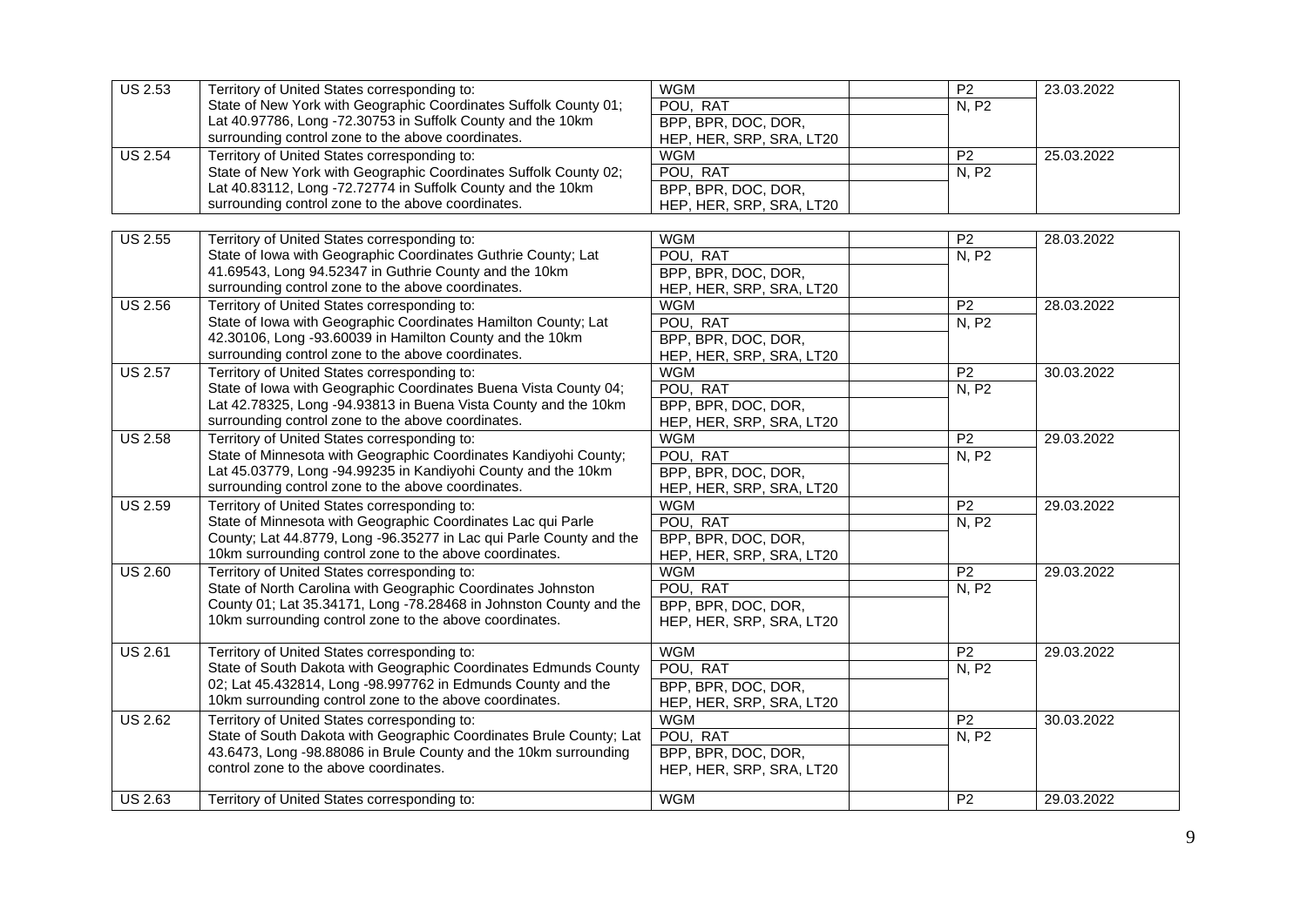|                | State of New York with Geographic Coordinates Monroe County; Lat    | POU, RAT                 | N, P2           |            |
|----------------|---------------------------------------------------------------------|--------------------------|-----------------|------------|
|                | 43.28208, Long -77.86718 in Monroe County and the 10km              | BPP, BPR, DOC, DOR,      |                 |            |
|                | surrounding control zone to the above coordinates.                  | HEP, HER, SRP, SRA, LT20 |                 |            |
| <b>US 2.64</b> | Territory of United States corresponding to:                        | <b>WGM</b>               | P <sub>2</sub>  | 29.03.2022 |
|                | State of North Dakota with Geographic Coordinates Kidder County;    | POU, RAT                 | N, P2           |            |
|                | Lat 46.81522, Long -99.97644 in Kidder County and the 10km          | BPP, BPR, DOC, DOR,      |                 |            |
|                | surrounding control zone to the above coordinates.                  | HEP, HER, SRP, SRA, LT20 |                 |            |
| <b>US 2.65</b> | Territory of United States corresponding to:                        | <b>WGM</b>               | P <sub>2</sub>  | 31.03.2022 |
|                | State of Iowa with Geographic Coordinates Cherokee County; Lat      | POU, RAT                 | N, P2           |            |
|                | 42.63553, Long -95.41943 in Cherokee County and the 10km            | BPP, BPR, DOC, DOR,      |                 |            |
|                | surrounding control zone to the above coordinates.                  | HEP, HER, SRP, SRA, LT20 |                 |            |
| <b>US 2.66</b> | Territory of United States corresponding to:                        | <b>WGM</b>               | P <sub>2</sub>  | 31.03.2022 |
|                | State of Iowa with Geographic Coordinates Osceola County; Lat       | POU, RAT                 | N, P2           |            |
|                | 43.35191, Long -95.44358 in Osceola County and the 10km             | BPP, BPR, DOC, DOR,      |                 |            |
|                | surrounding control zone to the above coordinates.                  | HEP, HER, SRP, SRA, LT20 |                 |            |
| <b>US 2.67</b> | Territory of United States corresponding to:                        | <b>WGM</b>               | P <sub>2</sub>  | 02.04.2022 |
|                | State of Iowa with Geographic Coordinates Humboldt County; Lat      | POU, RAT                 | N, P2           |            |
|                | 42.68969, Long -94.36575 in Humboldt County and the 10km            | BPP, BPR, DOC, DOR,      |                 |            |
|                | surrounding control zone to the above coordinates.                  | HEP, HER, SRP, SRA, LT20 |                 |            |
| <b>US 2.68</b> | Territory of United States corresponding to:                        | <b>WGM</b>               | P <sub>2</sub>  | 02.04.2022 |
|                | State of Iowa with Geographic Coordinates Sac County; Lat           | POU, RAT                 | N, P2           |            |
|                | 42.50356, Long -95.0866 in Sac County and the 10km surrounding      | BPP, BPR, DOC, DOR,      |                 |            |
|                | control zone to the above coordinates.                              | HEP, HER, SRP, SRA, LT20 |                 |            |
| <b>US 2.69</b> | Territory of United States corresponding to:                        | <b>WGM</b>               | $\overline{P2}$ | 31.03.2022 |
|                | State of Minnesota with Geographic Coordinates Morrison County;     | POU, RAT                 | N, P2           |            |
|                | Lat: 45.94018, Long: -94.17944 in Morrison County and the 10km      | BPP, BPR, DOC, DOR,      |                 |            |
|                | surrounding control zone to the above coordinates.                  | HEP, HER, SRP, SRA, LT20 |                 |            |
| <b>US 2.70</b> | Territory of United States corresponding to:                        | <b>WGM</b>               | P <sub>2</sub>  | 02.04.2022 |
|                | State of Minnesota with Geographic Coordinates Stearns County; Lat: | POU, RAT                 | N, P2           |            |
|                | 45.66566, Long: -94.89652 in Stearns County and the 10km            | BPP, BPR, DOC, DOR,      |                 |            |
|                | surrounding control zone to the above coordinates.                  | HEP, HER, SRP, SRA, LT20 |                 |            |
| <b>US 2.71</b> | Territory of United States corresponding to:                        | <b>WGM</b>               | P <sub>2</sub>  | 03.04.2022 |
|                | State of Minnesota with Geographic Coordinates Dodge County; Lat:   | POU, RAT                 | N, P2           |            |
|                | 44.00788, Long: -92.915 in Dodge County and the 10km surrounding    | BPP, BPR, DOC, DOR,      |                 |            |
|                | control zone to the above coordinates.                              | HEP, HER, SRP, SRA, LT20 |                 |            |
| <b>US 2.72</b> | Territory of United States corresponding to:                        | <b>WGM</b>               | P <sub>2</sub>  | 03.04.2022 |
|                | State of Minnesota with Geographic Coordinates Le Sueur County;     | POU, RAT                 | N, P2           |            |
|                | Lat: 44.34257, Long: -93.77353 in Le Sueur County and the 10km      | BPP, BPR, DOC, DOR,      |                 |            |
|                | surrounding control zone to the above coordinates.                  | HEP, HER, SRP, SRA, LT20 |                 |            |
| <b>US 2.73</b> | Territory of United States corresponding to:                        | <b>WGM</b>               | P <sub>2</sub>  | 02.04.2022 |
|                | State of North Carolina with Geographic Coordinates Johnston        | POU, RAT                 | N, P2           |            |
|                | County 02; Lat 35.3366, Long -78.271 in Johnston County and the     | BPP, BPR, DOC, DOR,      |                 |            |
|                | 10km surrounding control zone to the above coordinates.             | HEP, HER, SRP, SRA, LT20 |                 |            |
| <b>US 2.74</b> | Territory of United States corresponding to:                        | <b>WGM</b>               | P <sub>2</sub>  | 02.04.2022 |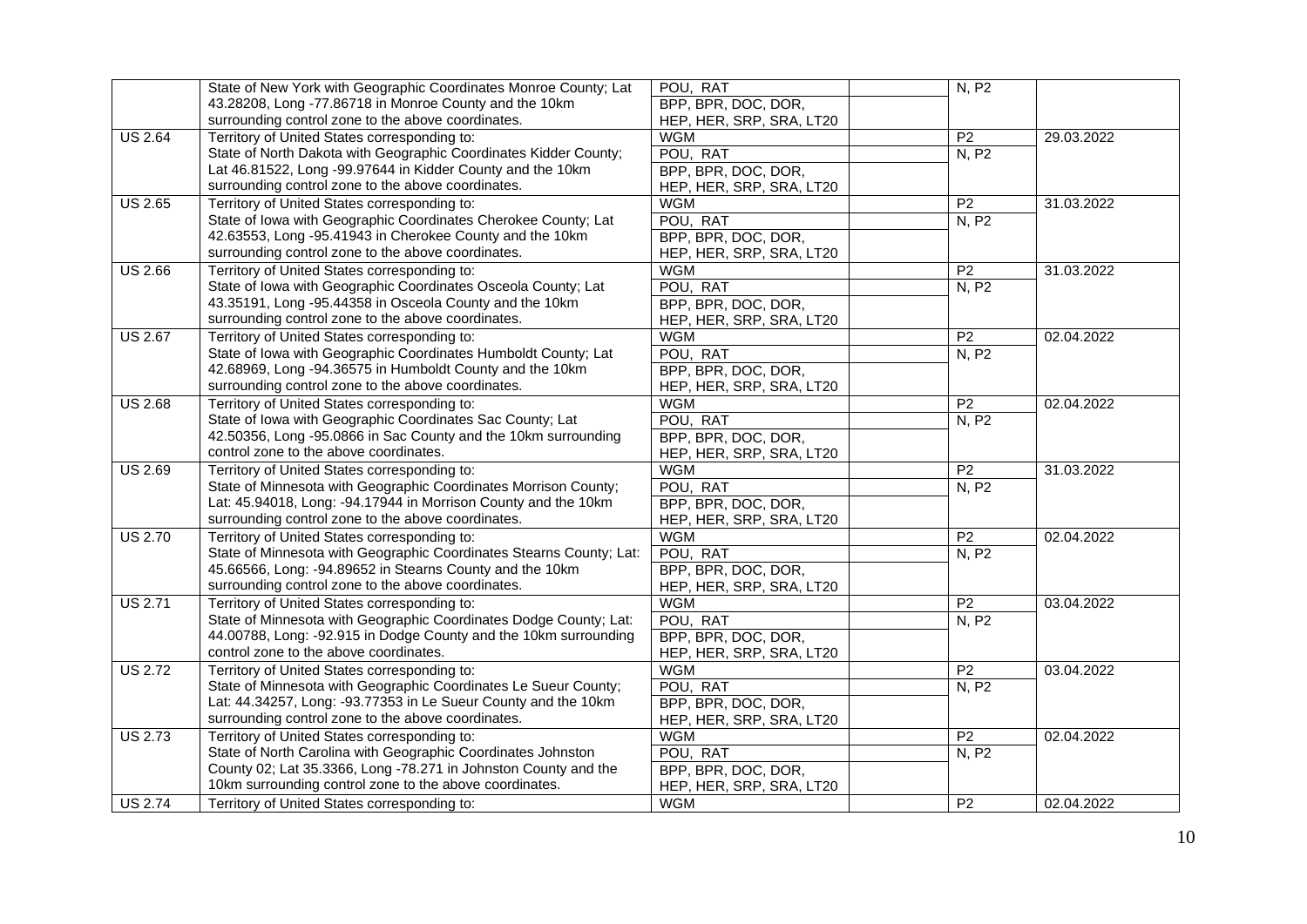|                | State of North Carolina with Geographic Coordinates Johnston                           | POU, RAT                               | N, P2           |            |
|----------------|----------------------------------------------------------------------------------------|----------------------------------------|-----------------|------------|
|                | County 03; Lat 35.3401, Long -78.2673 in Johnston County and the                       | BPP, BPR, DOC, DOR,                    |                 |            |
|                | 10km surrounding control zone to the above coordinates.                                | HEP, HER, SRP, SRA, LT20               |                 |            |
| <b>US 2.75</b> | Territory of United States corresponding to:                                           | <b>WGM</b>                             | P <sub>2</sub>  | 02.04.2022 |
|                | State of North Carolina with Geographic Coordinates Wayne County;                      | POU, RAT                               | N, P2           |            |
|                | Lat 35.309, Long -78.2075 in Wayne County and the 10km                                 | BPP, BPR, DOC, DOR,                    |                 |            |
|                | surrounding control zone to the above coordinates.                                     | HEP, HER, SRP, SRA, LT20               |                 |            |
| <b>US 2.76</b> | Territory of United States corresponding to:                                           | <b>WGM</b>                             | P <sub>2</sub>  | 31.03.2022 |
|                | State of North Dakota with Geographic Coordinates Dickey County                        | POU, RAT                               | N, P2           |            |
|                | 01; Lat 45.99482, Long -98.4065 in Dickey County and the 10km                          | BPP, BPR, DOC, DOR,                    |                 |            |
|                | surrounding control zone to the above coordinates.                                     | HEP, HER, SRP, SRA, LT20               |                 |            |
| <b>US 2.77</b> | Territory of United States corresponding to:                                           | <b>WGM</b>                             | P <sub>2</sub>  | 01.04.2022 |
|                | State of North Dakota with Geographic Coordinates Dickey County                        | POU, RAT                               | N, P2           |            |
|                | 02; Lat 46.07272, Long -98.44051 in Dickey County and the 10km                         | BPP, BPR, DOC, DOR,                    |                 |            |
|                | surrounding control zone to the above coordinates.                                     | HEP, HER, SRP, SRA, LT20               |                 |            |
| <b>US 2.78</b> | Territory of United States corresponding to:                                           | <b>WGM</b>                             | P <sub>2</sub>  | 02.04.2022 |
|                | State of North Dakota with Geographic Coordinates LaMoure County;                      | POU, RAT                               | N, P2           |            |
|                | Lat 46.34101, Long -98.40118 in LaMoure County and the 10km                            | BPP, BPR, DOC, DOR,                    |                 |            |
|                | surrounding control zone to the above coordinates.                                     | HEP, HER, SRP, SRA, LT20               |                 |            |
| <b>US 2.79</b> | Territory of United States corresponding to:                                           | <b>WGM</b>                             | P <sub>2</sub>  | 31.03.2022 |
|                | State of South Dakota with Geographic Coordinates McPherson                            | POU, RAT                               | N, P2           |            |
|                | County 02; Lat 45.60477, Long -99.09477 in McPherson County and                        | BPP, BPR, DOC, DOR,                    |                 |            |
|                | the 10km surrounding control zone to the above coordinates.                            | HEP, HER, SRP, SRA, LT20               |                 |            |
| <b>US 2.80</b> | Territory of United States corresponding to:                                           | <b>WGM</b>                             | $\overline{P2}$ | 01.04.2022 |
|                | State of South Dakota with Geographic Coordinates Edmunds County                       | POU, RAT                               | N, P2           |            |
|                | 03; Lat: 45.53552, Long: -99.02314 in Edmunds County and the 10km                      | BPP, BPR, DOC, DOR,                    |                 |            |
|                | surrounding control zone to the above coordinates.                                     | HEP, HER, SRP, SRA, LT20               |                 |            |
| <b>US 2.81</b> | Territory of United States corresponding to:                                           | <b>WGM</b>                             | P <sub>2</sub>  | 01.04.2022 |
|                | State of South Dakota with Geographic Coordinates Charles Mix                          | POU, RAT                               | N, P2           |            |
|                | County 04; Lat 43.40389, Long -98.87972 in Charles Mix County and                      | BPP, BPR, DOC, DOR,                    |                 |            |
|                | the 10km surrounding control zone to the above coordinates.                            | HEP, HER, SRP, SRA, LT20               |                 |            |
| <b>US 2.82</b> | Territory of United States corresponding to:                                           | <b>WGM</b>                             | P <sub>2</sub>  | 02.04.2022 |
|                | State of South Dakota with Geographic Coordinates Spink County 02;                     | POU, RAT                               | N, P2           |            |
|                | Lat 44.73844, Long -98.05 in Spink County and the 10km surrounding                     | BPP, BPR, DOC, DOR,                    |                 |            |
|                | control zone to the above coordinates.                                                 | HEP, HER, SRP, SRA, LT20               |                 |            |
| <b>US 2.83</b> | Territory of United States corresponding to:                                           | <b>WGM</b>                             | P <sub>2</sub>  | 02.04.2022 |
|                | State of South Dakota with Geographic Coordinates Lake County; Lat                     | POU, RAT                               | N, P2           |            |
|                | 43.87065, Long -97.08897 in Lake County and the 10km surrounding                       | BPP, BPR, DOC, DOR,                    |                 |            |
|                | control zone to the above coordinates.                                                 | HEP, HER, SRP, SRA, LT20               |                 |            |
| <b>US 2.84</b> | Territory of United States corresponding to:                                           | <b>WGM</b>                             | P <sub>2</sub>  | 02.04.2022 |
|                | State of Texas with Geographic Coordinates Erath County; Lat                           | POU, RAT                               | N, P2           |            |
|                | 32.49275, Long -98.41864 in Erath County and the 10km surrounding                      | BPP, BPR, DOC, DOR,                    |                 |            |
|                |                                                                                        |                                        |                 |            |
|                |                                                                                        |                                        |                 |            |
| <b>US 2.85</b> | control zone to the above coordinates.<br>Territory of United States corresponding to: | HEP, HER, SRP, SRA, LT20<br><b>WGM</b> | P <sub>2</sub>  | 08.04.22   |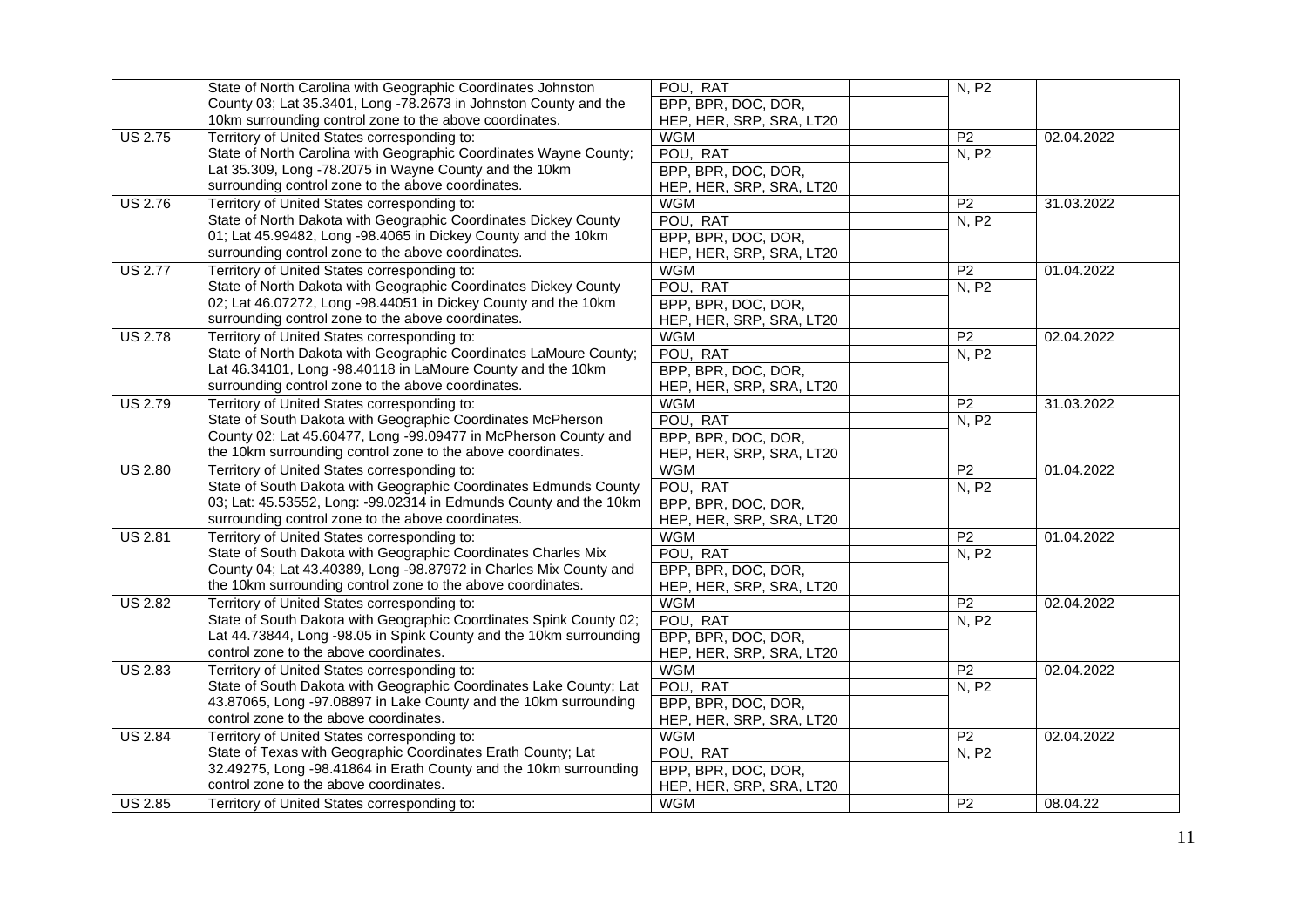|                | State of Indiana with Geographic Coordinates Elkhart County; Lat:  | POU, RAT                 | N, P2           |          |
|----------------|--------------------------------------------------------------------|--------------------------|-----------------|----------|
|                | 41.65192, Long: -85.78174 in Elkhart County and the 10km           | BPP, BPR, DOC, DOR,      |                 |          |
|                | surrounding control zone to the above coordinates.                 | HEP, HER, SRP, SRA, LT20 |                 |          |
| <b>US 2.86</b> | Territory of United States corresponding to:                       | <b>WGM</b>               | P <sub>2</sub>  | 04.04.22 |
|                | State of Iowa with Geographic Coordinates Hamilton County 02; Lat: | POU, RAT                 | N, P2           |          |
|                | 42.30325, Long: -93.60098 in Hamilton County and the 10km          | BPP, BPR, DOC, DOR,      |                 |          |
|                | surrounding control zone to the above coordinates.                 | HEP, HER, SRP, SRA, LT20 |                 |          |
| <b>US 2.87</b> | Territory of United States corresponding to:                       | <b>WGM</b>               | P <sub>2</sub>  | 05.04.22 |
|                | State of Iowa with Geographic Coordinates Hardin County; Lat:      | POU, RAT                 | N, P2           |          |
|                | 42.31033, Long: -93.41351 in Hardin County and the 10km            | BPP, BPR, DOC, DOR,      |                 |          |
|                | surrounding control zone to the above coordinates.                 | HEP, HER, SRP, SRA, LT20 |                 |          |
| <b>US 2.88</b> | Territory of United States corresponding to:                       | <b>WGM</b>               | P <sub>2</sub>  | 03.04.22 |
|                | State of Minnesota with Geographic Coordinates Becker County; Lat: | POU, RAT                 | N, P2           |          |
|                | 46.80443, Long: -95.93032 in Becker County and the 10km            | BPP, BPR, DOC, DOR,      |                 |          |
|                | surrounding control zone to the above coordinates.                 | HEP, HER, SRP, SRA, LT20 |                 |          |
| <b>US 2.89</b> | Territory of United States corresponding to:                       | <b>WGM</b>               | P <sub>2</sub>  | 03.04.22 |
|                | State of Minnesota with Geographic Coordinates Kandiyohi County    | POU, RAT                 | N, P2           |          |
|                | 02; Lat 45.01414, Long -94.99213 in Kandiyohi County and the 10km  | BPP, BPR, DOC, DOR,      |                 |          |
|                | surrounding control zone to the above coordinates.                 | HEP, HER, SRP, SRA, LT20 |                 |          |
| <b>US 2.90</b> | Territory of United States corresponding to:                       | <b>WGM</b>               | $\overline{P2}$ | 03.04.22 |
|                | State of Minnesota with Geographic Coordinates Kandiyohi County    | POU, RAT                 | N, P2           |          |
|                | 03; Lat 45.15338, Long -95.19828 in Kandiyohi County and the 10km  | BPP, BPR, DOC, DOR,      |                 |          |
|                | surrounding control zone to the above coordinates.                 | HEP, HER, SRP, SRA, LT20 |                 |          |
| <b>US 2.91</b> | Territory of United States corresponding to:                       | <b>WGM</b>               | $\overline{P2}$ | 04.04.22 |
|                | State of Minnesota with Geographic Coordinates Kandiyohi County    | POU, RAT                 | N, P2           |          |
|                | 04; Lat 45.15419, Long -95.2037 in Kandiyohi County and the 10km   | BPP, BPR, DOC, DOR,      |                 |          |
|                | surrounding control zone to the above coordinates.                 | HEP, HER, SRP, SRA, LT20 |                 |          |
| <b>US 2.92</b> | Territory of United States corresponding to:                       | <b>WGM</b>               | P <sub>2</sub>  | 04.04.22 |
|                | State of Minnesota with Geographic Coordinates Morrison County 02; | POU, RAT                 | N, P2           |          |
|                | Lat: 45.9773, Long: -94.54938 in Morrison County and the 10km      | BPP, BPR, DOC, DOR,      |                 |          |
|                | surrounding control zone to the above coordinates.                 | HEP, HER, SRP, SRA, LT20 |                 |          |
| <b>US 2.93</b> | Territory of United States corresponding to:                       | <b>WGM</b>               | P <sub>2</sub>  | 05.04.22 |
|                | State of Minnesota with Geographic Coordinates Morrison County 03; | POU, RAT                 | N, P2           |          |
|                | Lat: 45.94143, Long: -94.63204 in Morrison County and the 10km     | BPP, BPR, DOC, DOR,      |                 |          |
|                | surrounding control zone to the above coordinates.                 | HEP, HER, SRP, SRA, LT20 |                 |          |
| <b>US 2.94</b> | Territory of United States corresponding to:                       | <b>WGM</b>               | P <sub>2</sub>  | 05.04.22 |
|                | State of Minnesota with Geographic Coordinates Morrison County 04; | POU, RAT                 | N, P2           |          |
|                | Lat: 45.96182, Long: -94.56492 in Morrison County and the 10km     | BPP, BPR, DOC, DOR,      |                 |          |
|                | surrounding control zone to the above coordinates.                 | HEP, HER, SRP, SRA, LT20 |                 |          |
| <b>US 2.95</b> | Territory of United States corresponding to:                       | <b>WGM</b>               | P <sub>2</sub>  | 05.04.22 |
|                | State of Minnesota with Geographic Coordinates Big Stone County;   | POU, RAT                 | N, P2           |          |
|                | Lat: 45.52905, Long: -96.47254 in Big Stone County and the 10km    | BPP, BPR, DOC, DOR,      |                 |          |
|                | surrounding control zone to the above coordinates.                 | HEP, HER, SRP, SRA, LT20 |                 |          |
| <b>US 2.96</b> | Territory of United States corresponding to:                       | <b>WGM</b>               | P <sub>2</sub>  | 05.04.22 |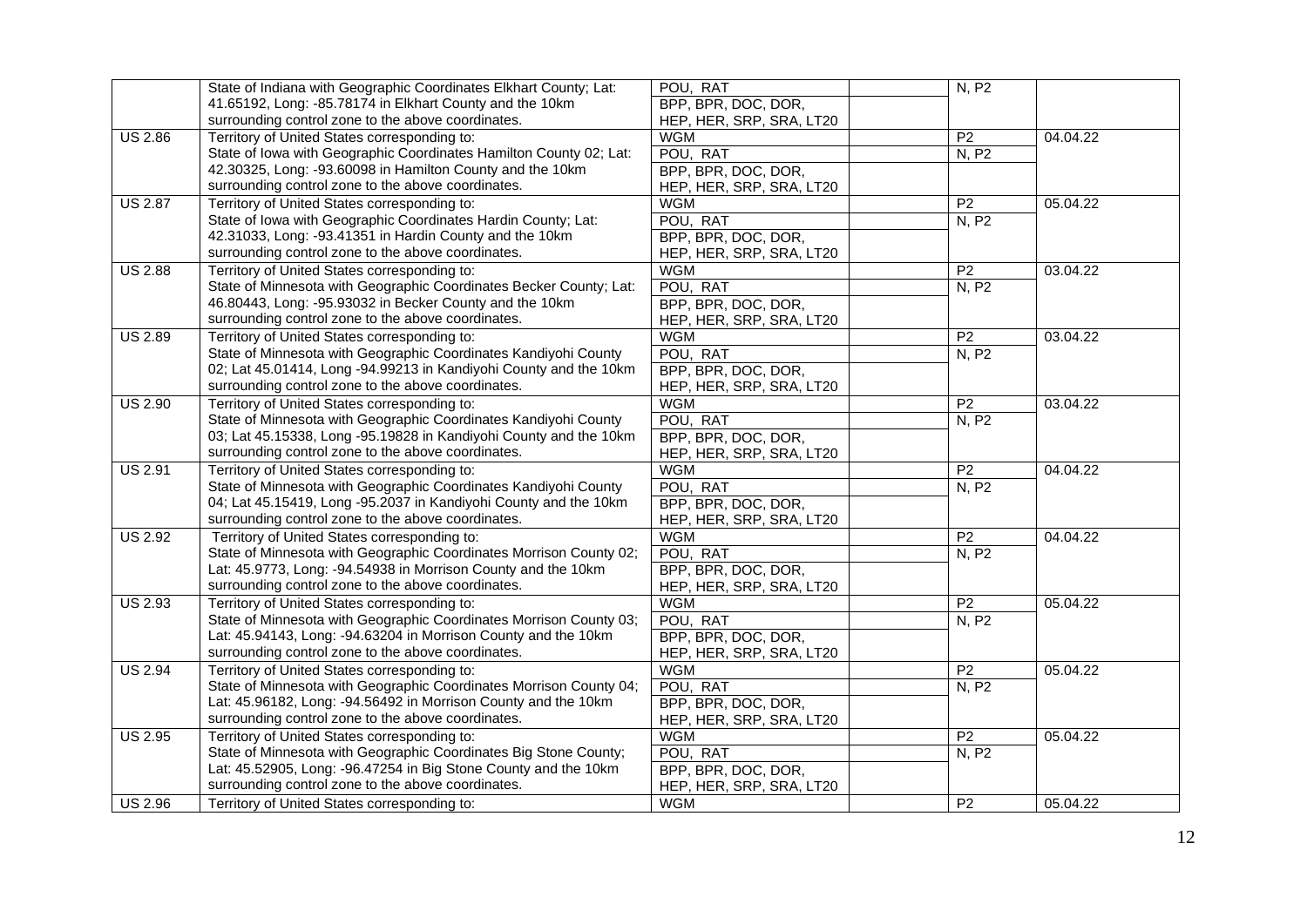|                 | State of Minnesota with Geographic Coordinates Waseca County 01;     | POU, RAT                 | N, P2           |          |
|-----------------|----------------------------------------------------------------------|--------------------------|-----------------|----------|
|                 | Lat: 43.94643, Long: -93.52686 in Waseca County and the 10km         | BPP, BPR, DOC, DOR,      |                 |          |
|                 | surrounding control zone to the above coordinates.                   | HEP, HER, SRP, SRA, LT20 |                 |          |
| <b>US 2.97</b>  | Territory of United States corresponding to:                         | <b>WGM</b>               | P <sub>2</sub>  | 05.04.22 |
|                 | State of Minnesota with Geographic Coordinates Stearns County 04;    | POU, RAT                 | N, P2           |          |
|                 | Lat: 45.59542, Long: -94.75626 in Stearns County and the 10km        | BPP, BPR, DOC, DOR,      |                 |          |
|                 | surrounding control zone to the above coordinates.                   | HEP, HER, SRP, SRA, LT20 |                 |          |
| <b>US 2.98</b>  | Territory of United States corresponding to:                         | <b>WGM</b>               | P <sub>2</sub>  | 05.04.22 |
|                 | State of Minnesota with Geographic Coordinates Meeker County 03;     | POU, RAT                 | N, P2           |          |
|                 | Lat 45.20241, Long -94.38609 in Meeker County and the 10km           | BPP, BPR, DOC, DOR,      |                 |          |
|                 | surrounding control zone to the above coordinates.                   | HEP, HER, SRP, SRA, LT20 |                 |          |
| <b>US 2.99</b>  | Territory of United States corresponding to:                         | <b>WGM</b>               | P <sub>2</sub>  | 06.04.22 |
|                 | State of Minnesota with Geographic Coordinates Waseca County 02;     | POU, RAT                 | N, P2           |          |
|                 | Lat: 43.94641, Long: -93.52625 in Waseca County and the 10km         | BPP, BPR, DOC, DOR,      |                 |          |
|                 | surrounding control zone to the above coordinates.                   | HEP, HER, SRP, SRA, LT20 |                 |          |
| <b>US 2.100</b> | Territory of United States corresponding to:                         | <b>WGM</b>               | P <sub>2</sub>  | 07.04.22 |
|                 | State of Minnesota with Geographic Coordinates Kandiyohi County      | POU, RAT                 | N, P2           |          |
|                 | 05; Lat: 45.16264, Long: -95.23698 in Kandiyohi County and the       | BPP, BPR, DOC, DOR,      |                 |          |
|                 | 10km surrounding control zone to the above coordinates.              | HEP, HER, SRP, SRA, LT20 |                 |          |
| <b>US 2.101</b> | Territory of United States corresponding to:                         | <b>WGM</b>               | $\overline{P2}$ | 08.04.22 |
|                 | State of Minnesota with Geographic Coordinates Otter Tail County;    | POU, RAT                 | N, P2           |          |
|                 | Lat: 46.45804, Long: -95.49173 in Otter Tail County and the 10km     | BPP, BPR, DOC, DOR,      |                 |          |
|                 | surrounding control zone to the above coordinates.                   | HEP, HER, SRP, SRA, LT20 |                 |          |
| <b>US 2.102</b> | Territory of United States corresponding to:                         | <b>WGM</b>               | $\overline{P2}$ | 08.04.22 |
|                 | State of Minnesota with Geographic Coordinates Renville County; Lat: | POU, RAT                 | N, P2           |          |
|                 | 44.63871, Long: -95.07531 in Renville County and the 10km            | BPP, BPR, DOC, DOR,      |                 |          |
|                 | surrounding control zone to the above coordinates.                   | HEP, HER, SRP, SRA, LT20 |                 |          |
| <b>US 2.103</b> | Territory of United States corresponding to:                         | <b>WGM</b>               | P <sub>2</sub>  | 07.04.22 |
|                 | State of Montana with Geographic Coordinates Cascade County; Lat:    | POU, RAT                 | N, P2           |          |
|                 | 47.44016, Long: -111.82529 in Cascade County and the 10km            | BPP, BPR, DOC, DOR,      |                 |          |
|                 | surrounding control zone to the above coordinates.                   | HEP, HER, SRP, SRA, LT20 |                 |          |
| <b>US 2.104</b> | Territory of United States corresponding to:                         | <b>WGM</b>               | P <sub>2</sub>  | 05.04.22 |
|                 | State of New York with Geographic Coordinates Orleans County; Lat:   | POU, RAT                 | N, P2           |          |
|                 | 43.14904, Long: -78.03915 in Orleans County and the 10km             | BPP, BPR, DOC, DOR,      |                 |          |
|                 | surrounding control zone to the above coordinates.                   | HEP, HER, SRP, SRA, LT20 |                 |          |
| <b>US 2.105</b> | Territory of United States corresponding to:                         | <b>WGM</b>               | P <sub>2</sub>  | 05.04.22 |
|                 | State of North Carolina with Geographic Coordinates Wayne County     | POU, RAT                 | N, P2           |          |
|                 | 02; Lat: 35.26934, Long: -78.08801 in Wayne County and the 10km      | BPP, BPR, DOC, DOR,      |                 |          |
|                 | surrounding control zone to the above coordinates.                   | HEP, HER, SRP, SRA, LT20 |                 |          |
| <b>US 2.106</b> | Territory of United States corresponding to:                         | <b>WGM</b>               | P <sub>2</sub>  | 06.04.22 |
|                 | State of North Carolina with Geographic Coordinates Wayne County     | POU, RAT                 | N, P2           |          |
|                 | 03; Lat: 35.24177, Long: -78.19876 in Wayne County and the 10km      | BPP, BPR, DOC, DOR,      |                 |          |
|                 | surrounding control zone to the above coordinates.                   | HEP, HER, SRP, SRA, LT20 |                 |          |
| <b>US 2.107</b> | Territory of United States corresponding to:                         | <b>WGM</b>               | P <sub>2</sub>  | 06.04.22 |
|                 |                                                                      |                          |                 |          |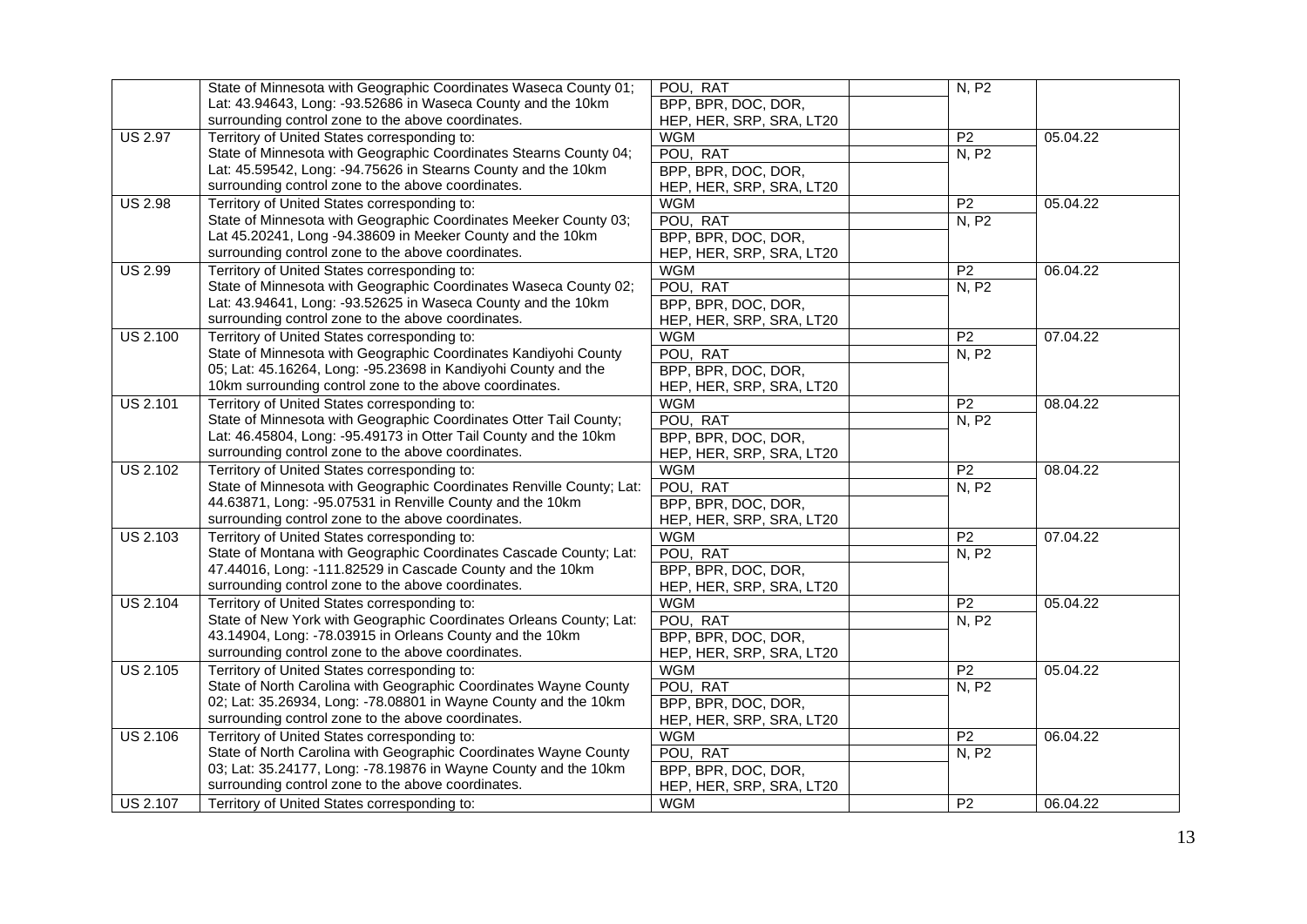|                 | State of North Carolina with Geographic Coordinates Wayne County   | POU, RAT                 | N, P2           |          |
|-----------------|--------------------------------------------------------------------|--------------------------|-----------------|----------|
|                 | 04; Lat: 35.29575, Long: -78.19489 in Wayne County and the 10km    | BPP, BPR, DOC, DOR,      |                 |          |
|                 | surrounding control zone to the above coordinates.                 | HEP, HER, SRP, SRA, LT20 |                 |          |
| <b>US 2.108</b> | Territory of United States corresponding to:                       | <b>WGM</b>               | P <sub>2</sub>  | 07.04.22 |
|                 | State of North Carolina with Geographic Coordinates Wayne County   | POU, RAT                 | N, P2           |          |
|                 | 05; Lat: 35.29949, Long: -78.18861 in Wayne County and the 10km    | BPP, BPR, DOC, DOR,      |                 |          |
|                 | surrounding control zone to the above coordinates.                 | HEP, HER, SRP, SRA, LT20 |                 |          |
| <b>US 2.109</b> | Territory of United States corresponding to:                       | <b>WGM</b>               | P <sub>2</sub>  | 04.04.22 |
|                 | State of North Dakota with Geographic Coordinates LaMoure County   | POU, RAT                 | N, P2           |          |
|                 | 02; Lat 46.31186, Long -98.57184 in LaMoure County and the 10km    | BPP, BPR, DOC, DOR,      |                 |          |
|                 | surrounding control zone to the above coordinates.                 | HEP, HER, SRP, SRA, LT20 |                 |          |
| <b>US 2.110</b> | Territory of United States corresponding to:                       | <b>WGM</b>               | P <sub>2</sub>  | 08.04.22 |
|                 | State of North Dakota with Geographic Coordinates Stutsman County; | POU, RAT                 | N, P2           |          |
|                 | Lat: 47.18231, Long: -98.55219 in Stutsman County and the 10km     | BPP, BPR, DOC, DOR,      |                 |          |
|                 | surrounding control zone to the above coordinates.                 | HEP, HER, SRP, SRA, LT20 |                 |          |
| <b>US 2.111</b> | Territory of United States corresponding to:                       | <b>WGM</b>               | P <sub>2</sub>  | 04.04.22 |
|                 | State of South Dakota with Geographic Coordinates McPherson        | POU, RAT                 | N, P2           |          |
|                 | County 03; Lat 45.60453, Long -98.83121 in McPherson County and    | BPP, BPR, DOC, DOR,      |                 |          |
|                 | the 10km surrounding control zone to the above coordinates.        | HEP, HER, SRP, SRA, LT20 |                 |          |
| <b>US 2.112</b> | Territory of United States corresponding to:                       | <b>WGM</b>               | $\overline{P2}$ | 05.04.22 |
|                 | State of South Dakota with Geographic Coordinates Beadle County    | POU, RAT                 | N, P2           |          |
|                 | 03; Lat: 44.61879, Long: -97.95757 in Beadle County and the 10km   | BPP, BPR, DOC, DOR,      |                 |          |
|                 | surrounding control zone to the above coordinates.                 | HEP, HER, SRP, SRA, LT20 |                 |          |
| <b>US 2.113</b> | Territory of United States corresponding to:                       | <b>WGM</b>               | $\overline{P2}$ | 05.04.22 |
|                 | State of South Dakota with Geographic Coordinates Clark County 02; | POU, RAT                 | N, P2           |          |
|                 | Lat: 44.61879, Long: -97.95757 in Clark County and the 10km        | BPP, BPR, DOC, DOR,      |                 |          |
|                 | surrounding control zone to the above coordinates.                 | HEP, HER, SRP, SRA, LT20 |                 |          |
| <b>US 2.114</b> | Territory of United States corresponding to:                       | <b>WGM</b>               | P <sub>2</sub>  | 05.04.22 |
|                 | State of South Dakota with Geographic Coordinates Spink County 03; | POU, RAT                 | N, P2           |          |
|                 | Lat 44.7894124, Long -97.9803610 in Spink County and the 10km      | BPP, BPR, DOC, DOR,      |                 |          |
|                 | surrounding control zone to the above coordinates.                 | HEP, HER, SRP, SRA, LT20 |                 |          |
| <b>US 2.115</b> | Territory of United States corresponding to:                       | <b>WGM</b>               | P <sub>2</sub>  | 05.04.22 |
|                 | State of South Dakota with Geographic Coordinates Faulk County;    | POU, RAT                 | N, P2           |          |
|                 | Lat: 45.12308, Long: -99.04479 in Faulk County and the 10km        | BPP, BPR, DOC, DOR,      |                 |          |
|                 | surrounding control zone to the above coordinates.                 | HEP, HER, SRP, SRA, LT20 |                 |          |
| <b>US 2.116</b> | Territory of United States corresponding to:                       | <b>WGM</b>               | P <sub>2</sub>  | 06.04.22 |
|                 | State of South Dakota with Geographic Coordinates McPherson        | POU, RAT                 | N, P2           |          |
|                 | County 04; Lat: 45.90733, Long: -98.88031 in McPherson County and  | BPP, BPR, DOC, DOR,      |                 |          |
|                 | the 10km surrounding control zone to the above coordinates.        | HEP, HER, SRP, SRA, LT20 |                 |          |
| <b>US 2.117</b> | Territory of United States corresponding to:                       | <b>WGM</b>               | P <sub>2</sub>  | 06.04.22 |
|                 | State of Wisconsin with Geographic Coordinates Racine County; Lat: | POU, RAT                 | N, P2           |          |
|                 | 42.79658, Long: -88.08953 in Racine County and the 10km            | BPP, BPR, DOC, DOR,      |                 |          |
|                 | surrounding control zone to the above coordinates.                 | HEP, HER, SRP, SRA, LT20 |                 |          |
| <b>US 2.118</b> | Territory of United States corresponding to:                       | <b>WGM</b>               | P <sub>2</sub>  | 13.04.22 |
|                 |                                                                    |                          |                 |          |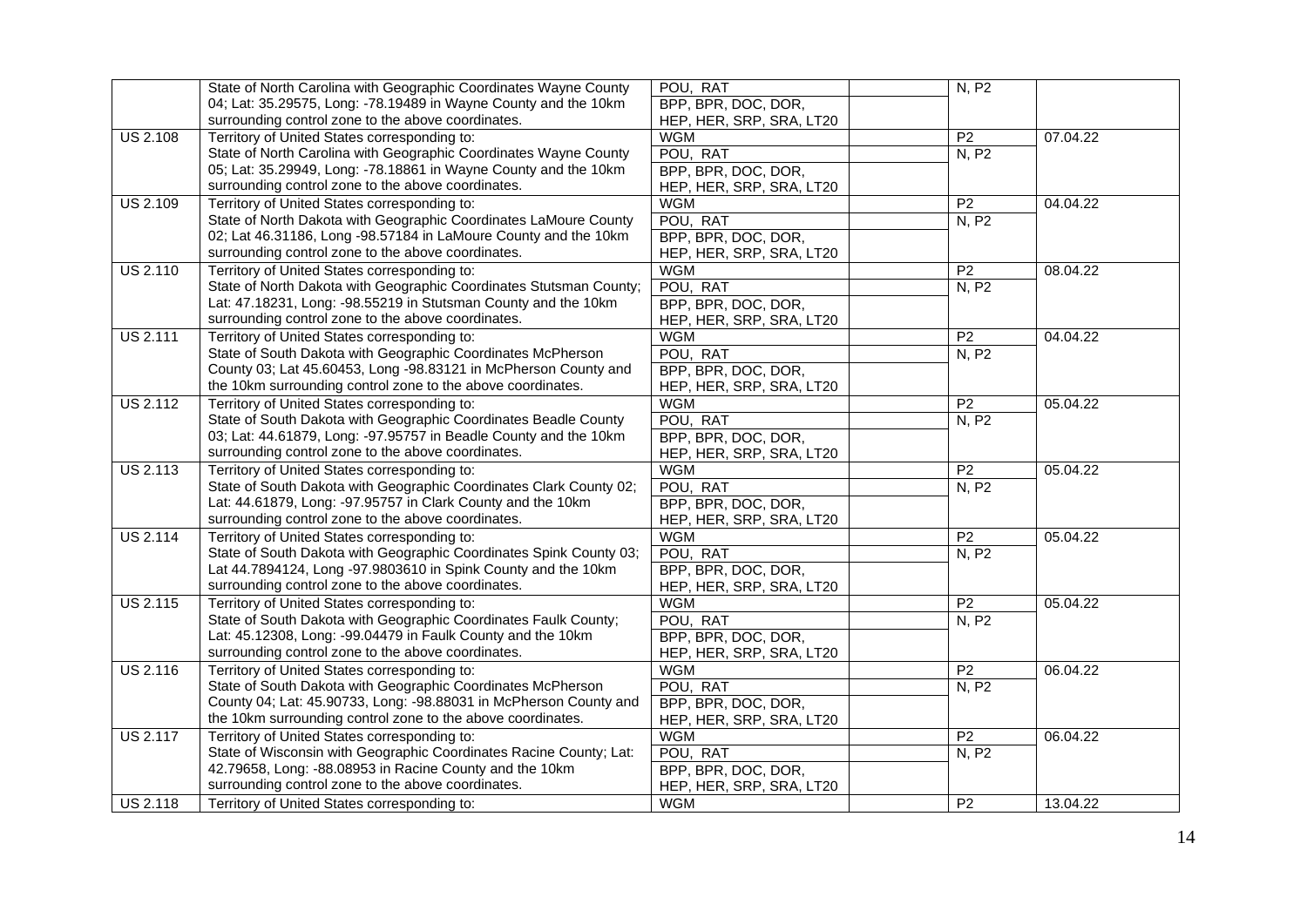|                 | State of Michigan with Geographic Coordinates Menominee County;      | POU, RAT                 | N, P2           |          |
|-----------------|----------------------------------------------------------------------|--------------------------|-----------------|----------|
|                 | Lat: 45.35649, Long: -87.64114 in Menominee County and the 10km      | BPP, BPR, DOC, DOR,      |                 |          |
|                 | surrounding control zone to the above coordinates.                   | HEP, HER, SRP, SRA, LT20 |                 |          |
| <b>US 2.119</b> | Territory of United States corresponding to:                         | <b>WGM</b>               | P <sub>2</sub>  | 13.04.22 |
|                 | State of Minnesota with Geographic Coordinates Blue Earth County     | POU, RAT                 | N, P2           |          |
|                 | 01; Lat: 43.94611, Long: -93.86469 in Blue Earth County and the      | BPP, BPR, DOC, DOR,      |                 |          |
|                 | 10km surrounding control zone to the above coordinates.              | HEP, HER, SRP, SRA, LT20 |                 |          |
| <b>US 2.120</b> | Territory of United States corresponding to:                         | <b>WGM</b>               | P <sub>2</sub>  | 13.04.22 |
|                 | State of Minnesota with Geographic Coordinates Otter Tail County 02; | POU, RAT                 | N, P2           |          |
|                 | Lat: 46.52151, Long: -96.16234 in Otter Tail County and the 10km     | BPP, BPR, DOC, DOR,      |                 |          |
|                 | surrounding control zone to the above coordinates.                   | HEP, HER, SRP, SRA, LT20 |                 |          |
| <b>US 2.121</b> | Territory of United States corresponding to:                         | <b>WGM</b>               | P <sub>2</sub>  | 13.04.22 |
|                 | State of Minnesota with Geographic Coordinates Waseca County 03;     | POU, RAT                 | N, P2           |          |
|                 | Lat: 44.00775, Long: -93.65694 in Waseca County and the 10km         | BPP, BPR, DOC, DOR,      |                 |          |
|                 | surrounding control zone to the above coordinates.                   | HEP, HER, SRP, SRA, LT20 |                 |          |
| <b>US 2.122</b> | Territory of United States corresponding to:                         | <b>WGM</b>               | P <sub>2</sub>  | 14.04.22 |
|                 | State of Minnesota with Geographic Coordinates Blue Earth County     | POU, RAT                 | N, P2           |          |
|                 | 02; Lat: 43.95211, Long: -93.85853 in Blue Earth County and the      | BPP, BPR, DOC, DOR,      |                 |          |
|                 | 10km surrounding control zone to the above coordinates.              | HEP, HER, SRP, SRA, LT20 |                 |          |
| <b>US 2.123</b> | Territory of United States corresponding to:                         | <b>WGM</b>               | $\overline{P2}$ | 14.04.22 |
|                 | State of Minnesota with Geographic Coordinates Meeker County 04;     | POU, RAT                 | N, P2           |          |
|                 | Lat: 45.2023, Long: -94.39214 in Meeker County and the 10km          | BPP, BPR, DOC, DOR,      |                 |          |
|                 | surrounding control zone to the above coordinates.                   | HEP, HER, SRP, SRA, LT20 |                 |          |
| <b>US 2.124</b> | Territory of United States corresponding to:                         | <b>WGM</b>               | $\overline{P2}$ | 01.04.22 |
|                 | State of Missouri with Geographic Coordinates Jasper County 02; Lat: | POU, RAT                 | N, P2           |          |
|                 | 37.3279, Long: -94.4092 in Jasper County and the 10km surrounding    | BPP, BPR, DOC, DOR,      |                 |          |
|                 | control zone to the above coordinates.                               | HEP, HER, SRP, SRA, LT20 |                 |          |
| <b>US 2.125</b> | Territory of United States corresponding to:                         | <b>WGM</b>               | P <sub>2</sub>  | 12.04.22 |
|                 | State of North Carolina with Geographic Coordinates Wayne County     | POU, RAT                 | N, P2           |          |
|                 | 06; Lat: 35.2577, Long: -78.26437 in Wayne County and the 10km       | BPP, BPR, DOC, DOR,      |                 |          |
|                 | surrounding control zone to the above coordinates.                   | HEP, HER, SRP, SRA, LT20 |                 |          |
| <b>US 2.126</b> | Territory of United States corresponding to:                         | <b>WGM</b>               | P <sub>2</sub>  | 13.04.22 |
|                 | State of North Dakota with Geographic Coordinates Barnes County;     | POU, RAT                 | N, P2           |          |
|                 | Lat: 47.15315, Long: -98.32221 in Barnes County and the 10km         | BPP, BPR, DOC, DOR,      |                 |          |
|                 | surrounding control zone to the above coordinates.                   | HEP, HER, SRP, SRA, LT20 |                 |          |
| <b>US 2.127</b> | Territory of United States corresponding to:                         | <b>WGM</b>               | P <sub>2</sub>  | 13.04.22 |
|                 | State of South Dakota with Geographic Coordinates Deuel County;      | POU, RAT                 | N, P2           |          |
|                 | Lat: 44.74674, Long: -96.48078 in Deuel County and the 10km          | BPP, BPR, DOC, DOR,      |                 |          |
|                 | surrounding control zone to the above coordinates.                   | HEP, HER, SRP, SRA, LT20 |                 |          |
| <b>US 2.128</b> | Territory of United States corresponding to:                         | <b>WGM</b>               | P <sub>2</sub>  | 12.04.22 |
|                 | State of Wisconsin with Geographic Coordinates Barron County; Lat:   | POU, RAT                 | N, P2           |          |
|                 | 45.43733, Long: -91.75812 in Barron County and the 10km              | BPP, BPR, DOC, DOR,      |                 |          |
|                 | surrounding control zone to the above coordinates.                   | HEP, HER, SRP, SRA, LT20 |                 |          |
| <b>US 2.129</b> | Territory of United States corresponding to:                         | <b>WGM</b>               | P <sub>2</sub>  | 08.04.22 |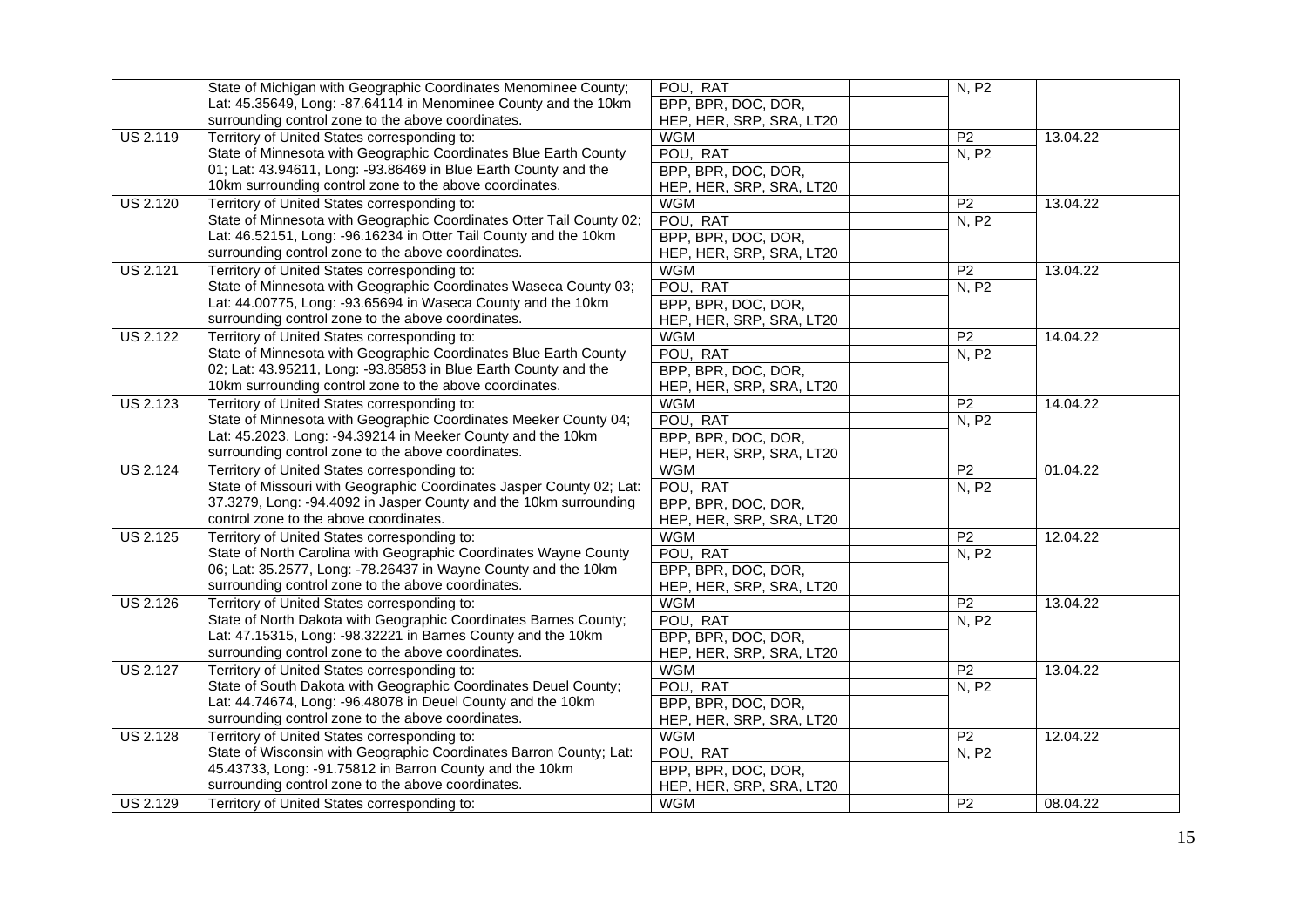|                 | State of Colorado with Geographic Coordinates Pitkin County; Lat:   | POU, RAT                 | N, P2          |          |
|-----------------|---------------------------------------------------------------------|--------------------------|----------------|----------|
|                 | 39.24297, Long: -107.23663 in Pitkin County and the 10km            | BPP, BPR, DOC, DOR,      |                |          |
|                 | surrounding control zone to the above coordinates.                  | HEP, HER, SRP, SRA, LT20 |                |          |
| <b>US 2.130</b> | Territory of United States corresponding to:                        | <b>WGM</b>               | P <sub>2</sub> | 09.04.22 |
|                 | State of Minnesota with Geographic Coordinates Le Sueur County 02;  | POU, RAT                 | N, P2          |          |
|                 | Lat: 44.34261, Long: -93.77304 in Le Sueur County and the 10km      | BPP, BPR, DOC, DOR,      |                |          |
|                 | surrounding control zone to the above coordinates.                  | HEP, HER, SRP, SRA, LT20 |                |          |
| <b>US 2.131</b> | Territory of United States corresponding to:                        | <b>WGM</b>               | P <sub>2</sub> | 09.04.22 |
|                 | State of Minnesota with Geographic Coordinates Stearns County 05;   | POU, RAT                 | N, P2          |          |
|                 | Lat: 45.67247, Long: -94.8954 in Stearns County and the 10km        | BPP, BPR, DOC, DOR,      |                |          |
|                 | surrounding control zone to the above coordinates.                  | HEP, HER, SRP, SRA, LT20 |                |          |
| <b>US 2.132</b> | Territory of United States corresponding to:                        | <b>WGM</b>               | P <sub>2</sub> | 09.04.22 |
|                 | State of Minnesota with Geographic Coordinates Swift County; Lat:   | POU, RAT                 | N, P2          |          |
|                 | 45.21003, Long: -95.88376 in Swift County and the 10km surrounding  | BPP, BPR, DOC, DOR,      |                |          |
|                 | control zone to the above coordinates.                              | HEP, HER, SRP, SRA, LT20 |                |          |
| <b>US 2.133</b> | Territory of United States corresponding to:                        | <b>WGM</b>               | P <sub>2</sub> | 12.04.22 |
|                 | State of Minnesota with Geographic Coordinates Kandiyohi County     | POU, RAT                 | N, P2          |          |
|                 | 06; Lat: 45.01227, Long: -94.98468 in Kandiyohi County and the      | BPP, BPR, DOC, DOR,      |                |          |
|                 | 10km surrounding control zone to the above coordinates.             | HEP, HER, SRP, SRA, LT20 |                |          |
| <b>US 2.134</b> | Territory of United States corresponding to:                        | <b>WGM</b>               | P <sub>2</sub> | 12.04.22 |
|                 | State of Minnesota with Geographic Coordinates Morrison County 05;  | POU, RAT                 | N, P2          |          |
|                 | Lat: 45.90408, Long: -94.64111 in Morrison County and the 10km      | BPP, BPR, DOC, DOR,      |                |          |
|                 | surrounding control zone to the above coordinates.                  | HEP, HER, SRP, SRA, LT20 |                |          |
| <b>US 2.135</b> | Territory of United States corresponding to:                        | <b>WGM</b>               | P <sub>2</sub> | 12.04.22 |
|                 | State of Minnesota with Geographic Coordinates Morrison County 06;  | POU, RAT                 | N, P2          |          |
|                 | Lat: 45.95031, Long: -93.99419 in Morrison County and the 10km      | BPP, BPR, DOC, DOR,      |                |          |
|                 | surrounding control zone to the above coordinates.                  | HEP, HER, SRP, SRA, LT20 |                |          |
| <b>US 2.136</b> | Territory of United States corresponding to:                        | <b>WGM</b>               | P <sub>2</sub> | 12.04.22 |
|                 | State of Minnesota with Geographic Coordinates Morrison County 07;  | POU, RAT                 | N, P2          |          |
|                 | Lat: 45.99632, Long: -94.58242 in Morrison County and the 10km      | BPP, BPR, DOC, DOR,      |                |          |
|                 | surrounding control zone to the above coordinates.                  | HEP, HER, SRP, SRA, LT20 |                |          |
| <b>US 2.137</b> | Territory of United States corresponding to:                        | <b>WGM</b>               | P <sub>2</sub> | 12.04.22 |
|                 | State of Minnesota with Geographic Coordinates Yellow Medicine      | POU, RAT                 | N, P2          |          |
|                 | County; Lat: 44.7623, Long: -95.80869 in Yellow Medicine County and | BPP, BPR, DOC, DOR,      |                |          |
|                 | the 10km surrounding control zone to the above coordinates.         | HEP, HER, SRP, SRA, LT20 |                |          |
| <b>US 2.138</b> | Territory of United States corresponding to:                        | <b>WGM</b>               | P <sub>2</sub> | 05.04.22 |
|                 | State of Missouri with Geographic Coordinates Lawrence County 02;   | POU, RAT                 | N, P2          |          |
|                 | Lat: 36.99116, Long: -94.01155 in Lawrence County and the 10km      | BPP, BPR, DOC, DOR,      |                |          |
|                 | surrounding control zone to the above coordinates.                  | HEP, HER, SRP, SRA, LT20 |                |          |
| <b>US 2.139</b> | Territory of United States corresponding to:                        | <b>WGM</b>               | P <sub>2</sub> | 06.04.22 |
|                 | State of Missouri with Geographic Coordinates Dade County; Lat:     | POU, RAT                 | N, P2          |          |
|                 | 37.28667, Long: -93.68287 in Dade County and the 10km surrounding   | BPP, BPR, DOC, DOR,      |                |          |
|                 | control zone to the above coordinates.                              | HEP, HER, SRP, SRA, LT20 |                |          |
| <b>US 2.140</b> | Territory of United States corresponding to:                        | <b>WGM</b>               | P <sub>2</sub> | 12.04.22 |
|                 |                                                                     |                          |                |          |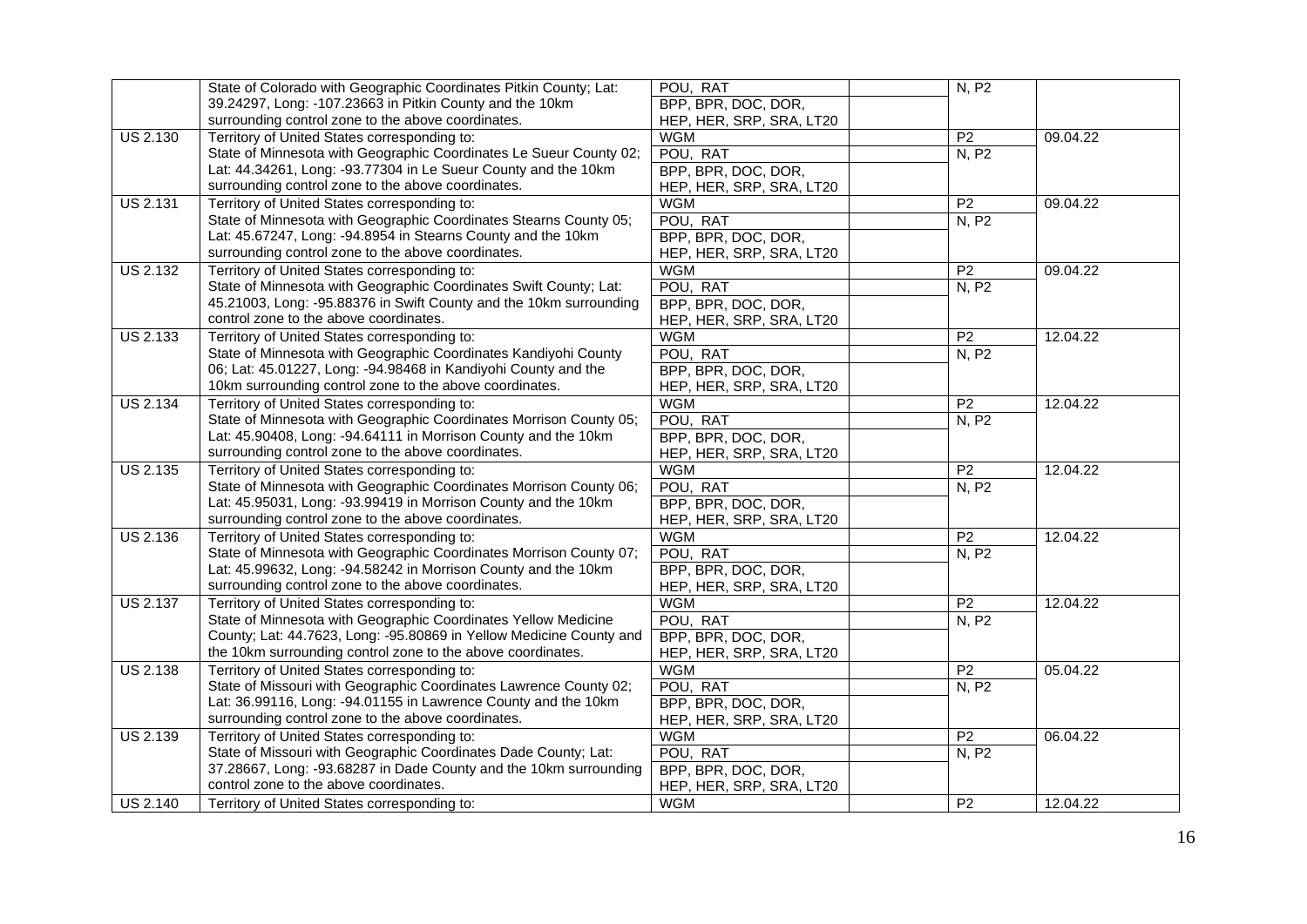|                              | State of Nebraska with Geographic Coordinates Dixon County; Lat:                              | POU, RAT                 | N, P2           |          |
|------------------------------|-----------------------------------------------------------------------------------------------|--------------------------|-----------------|----------|
|                              | 42.31134, Long: -96.87034 in Dixon County and the 10km                                        | BPP, BPR, DOC, DOR,      |                 |          |
|                              | surrounding control zone to the above coordinates.                                            | HEP, HER, SRP, SRA, LT20 |                 |          |
| <b>US 2.141</b>              | Territory of United States corresponding to:                                                  | <b>WGM</b>               | P <sub>2</sub>  | 08.04.22 |
|                              | State of South Dakota with Geographic Coordinates Clark County 03;                            | POU, RAT                 | N, P2           |          |
|                              | Lat: 44.76869, Long: -97.90844 in Clark County and the 10km                                   | BPP, BPR, DOC, DOR,      |                 |          |
|                              | surrounding control zone to the above coordinates.                                            | HEP, HER, SRP, SRA, LT20 |                 |          |
| <b>US 2.142</b>              | Territory of United States corresponding to:                                                  | <b>WGM</b>               | $\overline{P2}$ | 08.04.22 |
|                              | State of South Dakota with Geographic Coordinates Edmunds County                              | POU, RAT                 | N, P2           |          |
|                              | 04; Lat: 45.37526, Long: -98.997 in Edmunds County and the 10km                               | BPP, BPR, DOC, DOR,      |                 |          |
|                              | surrounding control zone to the above coordinates.                                            | HEP, HER, SRP, SRA, LT20 |                 |          |
| <b>US 2.143</b>              | Territory of United States corresponding to:                                                  | <b>WGM</b>               | P <sub>2</sub>  | 09.04.22 |
|                              | State of South Dakota with Geographic Coordinates Yankton County;                             | POU, RAT                 | N, P2           |          |
|                              | Lat: 43.1104, Long: -97.48875 in Yankton County and the 10km                                  | BPP, BPR, DOC, DOR,      |                 |          |
|                              | surrounding control zone to the above coordinates.                                            | HEP, HER, SRP, SRA, LT20 |                 |          |
| <b>US 2.144</b>              | Territory of United States corresponding to:                                                  | <b>WGM</b>               | P2              | 19.04.22 |
|                              | State of Colorado with Geographic Coordinates La Plata County 01; Lat: POU, RAT               |                          | N, P2           |          |
|                              | 37.4082, Long: -107.83535 in La Plata County and the 10km                                     | BPP, BPR, DOC, DOR, HEP, |                 |          |
|                              | surrounding control zone to the above coordinates.                                            | HER, SRP, SRA, LT20      |                 |          |
|                              |                                                                                               |                          |                 |          |
| <b>US 2.145</b>              | Territory of United States corresponding to:                                                  | <b>WGM</b>               | P2              | 19.04.22 |
|                              | State of Colorado with Geographic Coordinates Montrose County 01;                             | POU, RAT                 | N, P2           |          |
|                              | Lat: 38.60716, Long: -107.94162 in Montrose County and the 10km                               | BPP, BPR, DOC, DOR, HEP, |                 |          |
|                              | surrounding control zone to the above coordinates.                                            | HER, SRP, SRA, LT20      |                 |          |
|                              |                                                                                               |                          |                 |          |
| $\overline{\text{US }2.146}$ | Territory of United States corresponding to:                                                  | <b>WGM</b>               | P2              | 20.04.22 |
|                              | State of Idaho with Geographic Coordinates Madison County 01; Lat:                            | POU, RAT                 | <b>N, P2</b>    |          |
|                              | 43.79787, Long: -111.91313 in Madison County and the 10km                                     | BPP, BPR, DOC, DOR, HEP, |                 |          |
|                              | surrounding control zone to the above coordinates.                                            | HER, SRP, SRA, LT20      |                 |          |
|                              |                                                                                               |                          |                 |          |
| <b>US 2.147</b>              | Territory of United States corresponding to:                                                  | <b>WGM</b>               | P <sub>2</sub>  | 20.04.22 |
|                              | State of Indiana with Geographic Coordinates Elkhart County 02; Lat:                          | POU, RAT                 | N, P2           |          |
|                              | 41.67246, Long: -85.75771 in Elkhart County and the 10km surrounding BPP, BPR, DOC, DOR, HEP, |                          |                 |          |
|                              | control zone to the above coordinates.                                                        | HER, SRP, SRA, LT20      |                 |          |
|                              |                                                                                               |                          |                 |          |
| <b>US 2.148</b>              | Territory of United States corresponding to:                                                  | <b>WGM</b>               | P <sub>2</sub>  | 21.04.22 |
|                              | State of Iowa with Geographic Coordinates Bremer County 01; Lat:                              | POU, RAT                 | <b>N, P2</b>    |          |
|                              | 42.80603, Long: -92.17393 in Bremer County and the 10km surrounding BPP, BPR, DOC, DOR, HEP,  |                          |                 |          |
|                              | control zone to the above coordinates.                                                        | HER, SRP, SRA, LT20      |                 |          |
|                              |                                                                                               |                          |                 |          |
| <b>US 2.149</b>              | Territory of United States corresponding to:                                                  | <b>WGM</b>               | $\overline{P2}$ | 19.04.22 |
|                              | State of Minnesota with Geographic Coordinates Kandiyohi County 07;                           | POU, RAT                 | N, P2           |          |
|                              | Lat: 45.02059, Long: -94.99218 in Kandiyohi County and the 10km                               | BPP, BPR, DOC, DOR, HEP, |                 |          |
|                              | surrounding control zone to the above coordinates.                                            | HER, SRP, SRA, LT20      |                 |          |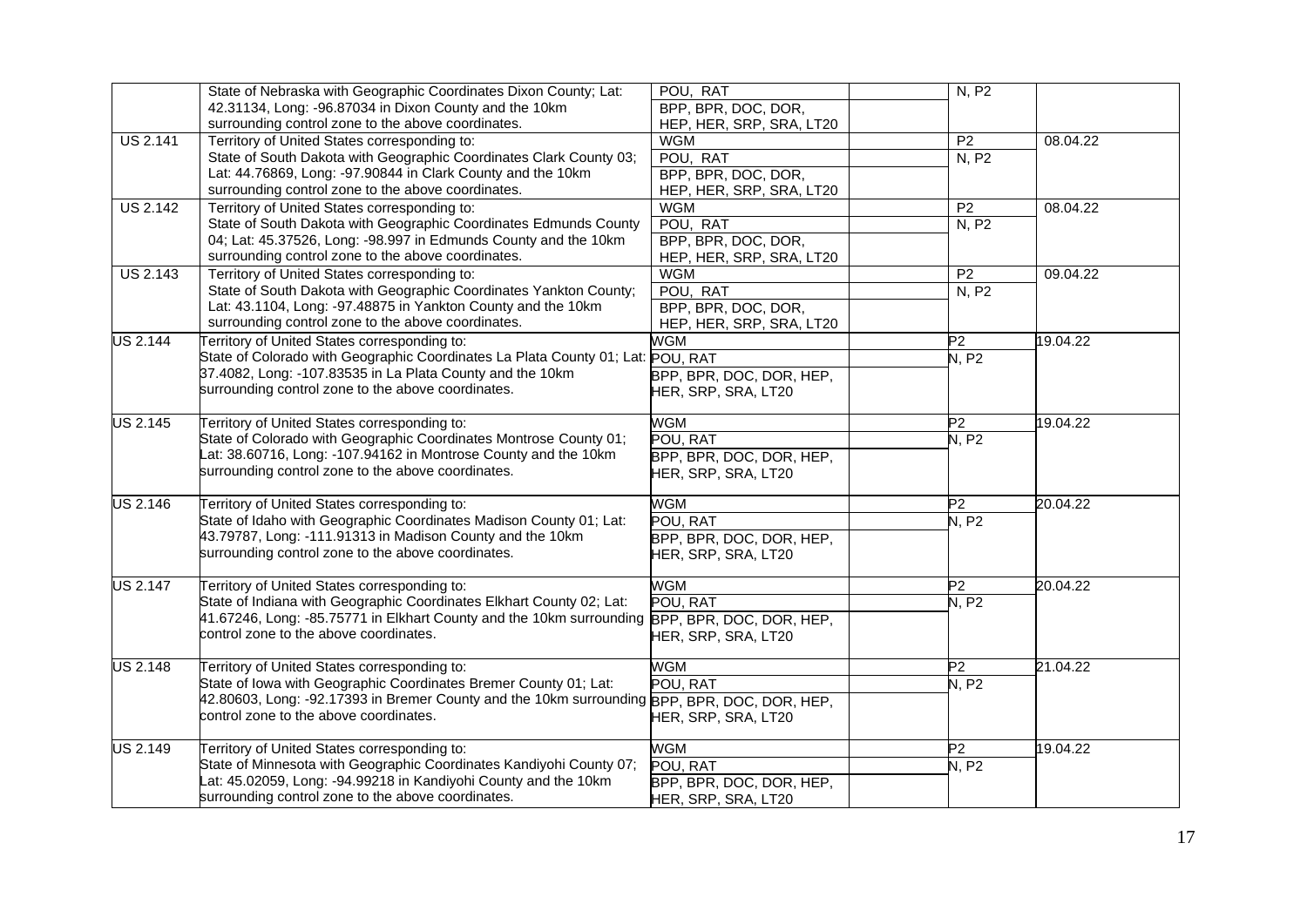| <b>US 2.150</b> | Territory of United States corresponding to:                                                                       | <b>WGM</b>               | P2              | 19.04.22 |
|-----------------|--------------------------------------------------------------------------------------------------------------------|--------------------------|-----------------|----------|
|                 | State of Minnesota with Geographic Coordinates Kandiyohi County 08;                                                | POU, RAT                 | <b>N.P2</b>     |          |
|                 | Lat: 45.03031, Long: -94.99225 in Kandiyohi County and the 10km                                                    | BPP, BPR, DOC, DOR, HEP, |                 |          |
|                 | surrounding control zone to the above coordinates.                                                                 | HER, SRP, SRA, LT20      |                 |          |
| US 2.151        | Territory of United States corresponding to:                                                                       | <b>WGM</b>               | P <sub>2</sub>  | 19.04.22 |
|                 | State of Minnesota with Geographic Coordinates Meeker County 05; Lat: POU, RAT                                     |                          | <b>N.P2</b>     |          |
|                 | 45.19696, Long: -94.73719 in Meeker County and the 10km surrounding BPP, BPR, DOC, DOR, HEP,                       |                          |                 |          |
|                 | control zone to the above coordinates.                                                                             | HER, SRP, SRA, LT20      |                 |          |
| US 2.152        | Territory of United States corresponding to:                                                                       | <b>WGM</b>               | P2              | 19.04.22 |
|                 | State of Minnesota with Geographic Coordinates Morrison County 08;                                                 | POU, RAT                 | N, P2           |          |
|                 | Lat: 45.99946, Long: -94.59751 in Morrison County and the 10km                                                     | BPP, BPR, DOC, DOR, HEP, |                 |          |
|                 | surrounding control zone to the above coordinates.                                                                 | HER, SRP, SRA, LT20      |                 |          |
| US 2.153        | Territory of United States corresponding to:                                                                       | <b>WGM</b>               | P2              | 19.04.22 |
|                 | State of Minnesota with Geographic Coordinates Morrison County 09;                                                 | POU, RAT                 | N, P2           |          |
|                 | Lat: 45.99218, Long: -94.5556 in Morrison County and the 10km                                                      | BPP, BPR, DOC, DOR, HEP, |                 |          |
|                 | surrounding control zone to the above coordinates.                                                                 | HER, SRP, SRA, LT20      |                 |          |
| US 2.154        | Territory of United States corresponding to:<br>State of Minnesota with Geographic Coordinates Morrison County 10; | <b>WGM</b>               | P2              | 19.04.22 |
|                 |                                                                                                                    | POU, RAT                 | N, P2           |          |
|                 | Lat: 45.96193, Long: -94.61386 in Morrison County and the 10km                                                     | BPP, BPR, DOC, DOR, HEP, |                 |          |
|                 | surrounding control zone to the above coordinates.                                                                 | HER, SRP, SRA, LT20      |                 |          |
| <b>US 2.155</b> | Territory of United States corresponding to:                                                                       | <b>WGM</b>               | P2              | 19.04.22 |
|                 | State of Minnesota with Geographic Coordinates Otter Tail County 03;                                               | POU, RAT                 | N, P2           |          |
|                 | at: 46.53366, Long: -95.4227 in Otter Tail County and the 10km                                                     | BPP, BPR, DOC, DOR, HEP, |                 |          |
|                 | surrounding control zone to the above coordinates.                                                                 | HER, SRP, SRA, LT20      |                 |          |
| <b>US 2.156</b> | Territory of United States corresponding to:                                                                       | <b>WGM</b>               | P2              | 19.04.22 |
|                 | State of Minnesota with Geographic Coordinates Stearns County 05;                                                  | POU, RAT                 | <b>N.P2</b>     |          |
|                 | Lat: 45.44393, Long: -94.9644 in Stearns County and the 10km                                                       | BPP, BPR, DOC, DOR, HEP, |                 |          |
|                 | surrounding control zone to the above coordinates.                                                                 | HER, SRP, SRA, LT20      |                 |          |
| US 2.157        | Territory of United States corresponding to:                                                                       | <b>WGM</b>               | P <sub>2</sub>  | 19.04.22 |
|                 | State of Minnesota with Geographic Coordinates Swift County 02; Lat:                                               | POU, RAT                 | N, P2           |          |
|                 | 45.16685, Long: -95.2468 in Swift County and the 10km surrounding                                                  | BPP, BPR, DOC, DOR, HEP, |                 |          |
|                 | control zone to the above coordinates.                                                                             | HER, SRP, SRA, LT20      |                 |          |
| <b>US 2.158</b> | Territory of United States corresponding to:                                                                       | <b>WGM</b>               | $\overline{P2}$ | 20.04.22 |
|                 | State of Minnesota with Geographic Coordinates Stearns County 06;                                                  | POU, RAT                 | N, P2           |          |
|                 | Lat: 45.67913, Long: -94.86037 in Stearns County and the 10km                                                      | BPP, BPR, DOC, DOR, HEP, |                 |          |
|                 | surrounding control zone to the above coordinates.                                                                 | HER, SRP, SRA, LT20      |                 |          |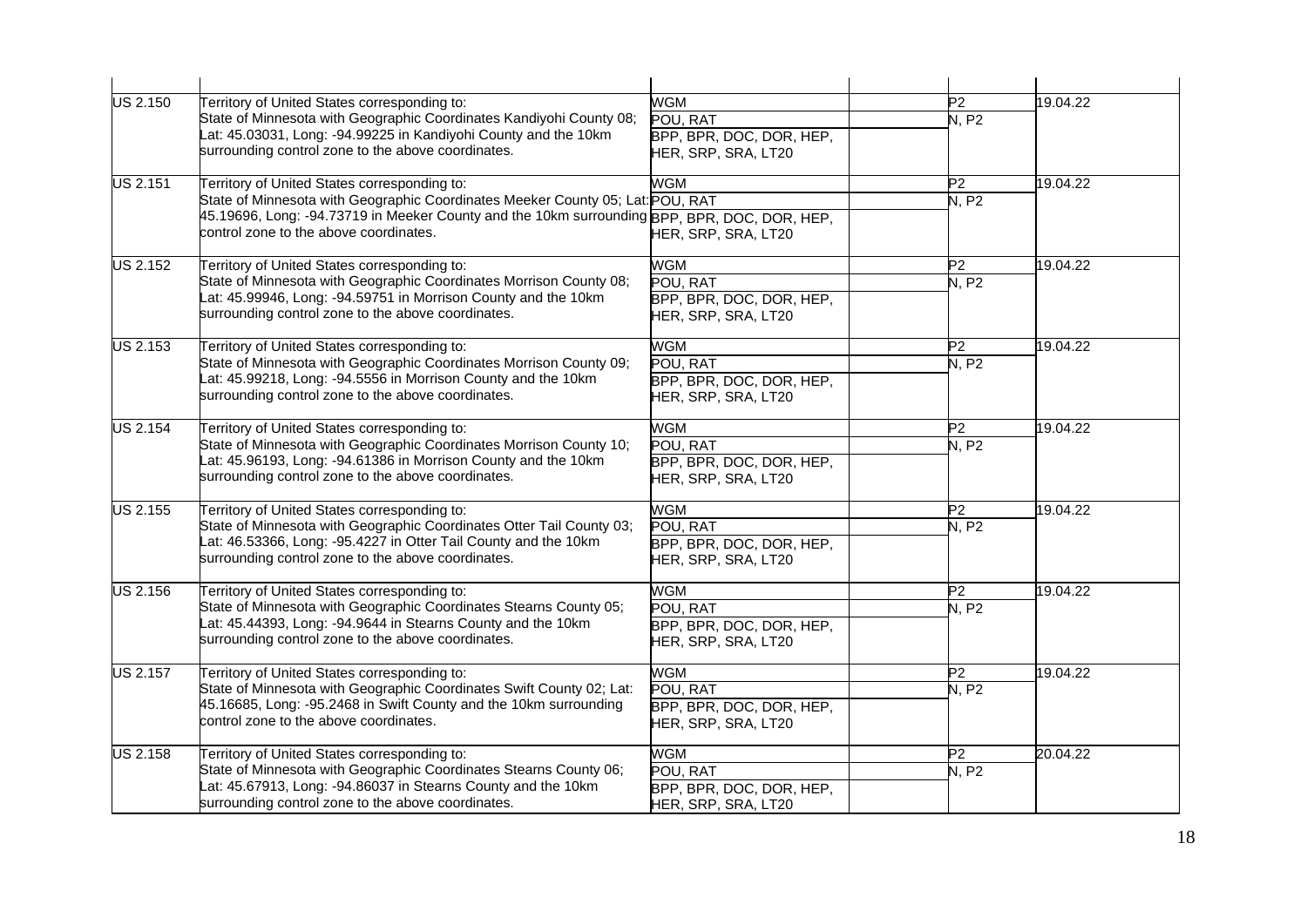| <b>US 2.159</b> | Territory of United States corresponding to:                         | <b>WGM</b>               | P2             | 20.04.22 |
|-----------------|----------------------------------------------------------------------|--------------------------|----------------|----------|
|                 | State of Minnesota with Geographic Coordinates Todd County 01; Lat:  | POU, RAT                 | N, P2          |          |
|                 | 45.90252, Long: -94.66112 in Todd County and the 10km surrounding    | BPP, BPR, DOC, DOR, HEP, |                |          |
|                 | control zone to the above coordinates.                               | HER, SRP, SRA, LT20      |                |          |
| US 2.160        | Territory of United States corresponding to:                         | <b>WGM</b>               | P2             | 20.04.22 |
|                 | State of Minnesota with Geographic Coordinates Todd County 02; Lat:  | POU, RAT                 | N, P2          |          |
|                 | 45.90452, Long: -94.6655 in Todd County and the 10km surrounding     | BPP, BPR, DOC, DOR, HEP, |                |          |
|                 | control zone to the above coordinates.                               | HER, SRP, SRA, LT20      |                |          |
| <b>US 2.161</b> | Territory of United States corresponding to:                         | <b>WGM</b>               | P <sub>2</sub> | 21.04.22 |
|                 | State of Minnesota with Geographic Coordinates Morrison County 11;   | POU, RAT                 | N, P2          |          |
|                 | Lat: 46.10757, Long: -94.54077 in Morrison County and the 10km       | BPP, BPR, DOC, DOR, HEP, |                |          |
|                 | surrounding control zone to the above coordinates.                   | HER, SRP, SRA, LT20      |                |          |
| <b>US 2.162</b> | Territory of United States corresponding to:                         | <b>WGM</b>               | P <sub>2</sub> | 21.04.22 |
|                 | State of Minnesota with Geographic Coordinates Todd County 03; Lat:  | POU, RAT                 | N, P2          |          |
|                 | 45.91538, Long: -94.66213 in Todd County and the 10km surrounding    | BPP, BPR, DOC, DOR, HEP, |                |          |
|                 | control zone to the above coordinates.                               | HER, SRP, SRA, LT20      |                |          |
| <b>US 2.163</b> | Territory of United States corresponding to:                         | <b>WGM</b>               | P <sub>2</sub> | 21.04.22 |
|                 | State of Minnesota with Geographic Coordinates Todd County 04; Lat:  | POU, RAT                 | <b>N, P2</b>   |          |
|                 | 45.90473, Long: -94.65993 in Todd County and the 10km surrounding    | BPP, BPR, DOC, DOR, HEP, |                |          |
|                 | control zone to the above coordinates.                               | HER, SRP, SRA, LT20      |                |          |
| <b>US 2.164</b> | Territory of United States corresponding to:                         | <b>WGM</b>               | P <sub>2</sub> | 22.04.22 |
|                 | State of Minnesota with Geographic Coordinates Otter Tail County 04; | POU, RAT                 | N, P2          |          |
|                 | Lat: 46.26953, Long: -95.93094 in Otter Tail County and the 10km     | BPP, BPR, DOC, DOR, HEP, |                |          |
|                 | surrounding control zone to the above coordinates.                   | HER, SRP, SRA, LT20      |                |          |
| <b>US 2.165</b> | Territory of United States corresponding to:                         | <b>WGM</b>               | P <sub>2</sub> | 22.04.22 |
|                 | State of Minnesota with Geographic Coordinates Swift County 03; Lat: | POU, RAT                 | N, P2          |          |
|                 | 45.35579, Long: -95.78827 in Swift County and the 10km surrounding   | BPP, BPR, DOC, DOR, HEP, |                |          |
|                 | control zone to the above coordinates.                               | HER, SRP, SRA, LT20      |                |          |
| <b>US 2.166</b> | Territory of United States corresponding to:                         | <b>WGM</b>               | P <sub>2</sub> | 22.04.22 |
|                 | State of Minnesota with Geographic Coordinates Yellow Medicine       | POU, RAT                 | N, P2          |          |
|                 | County 02; Lat: 44.75444, Long: -95.80882 in Yellow Medicine County  | BPP, BPR, DOC, DOR, HEP, |                |          |
|                 | and the 10km surrounding control zone to the above coordinates.      | HER, SRP, SRA, LT20      |                |          |
| <b>US 2.167</b> | Territory of United States corresponding to:                         | <b>WGM</b><br>P2         |                | 20.04.22 |
|                 | State of Montana with Geographic Coordinates Glacier County 01; Lat: | POU, RAT                 | N, P2          |          |
|                 | 48.70395, Long: -112.58947 in Glacier County and the 10km            | BPP, BPR, DOC, DOR, HEP, |                |          |
|                 | surrounding control zone to the above coordinates.                   | HER, SRP, SRA, LT20      |                |          |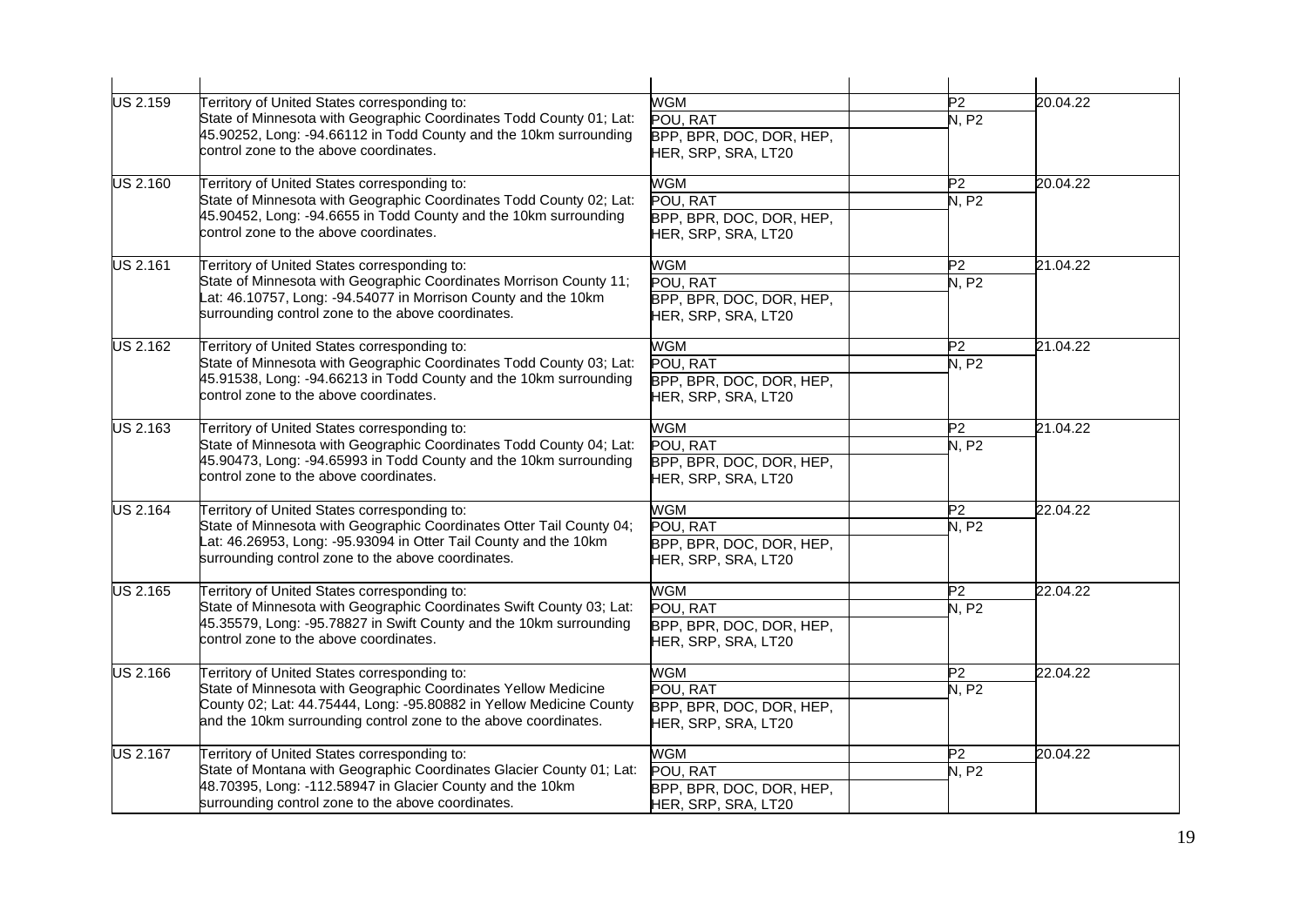| <b>US 2.168</b> | Territory of United States corresponding to:                                   | <b>WGM</b>               | P <sub>2</sub> | 19.04.22 |
|-----------------|--------------------------------------------------------------------------------|--------------------------|----------------|----------|
|                 | State of North Dakota with Geographic Coordinates Stutsman County              | POU, RAT                 | <b>N. P2</b>   |          |
|                 | 02; Lat: 46.84661, Long: -99.14751 in Stutsman County and the 10km             | BPP, BPR, DOC, DOR, HEP, |                |          |
|                 | surrounding control zone to the above coordinates.                             | HER, SRP, SRA, LT20      |                |          |
| <b>US 2.169</b> | Territory of United States corresponding to:                                   | <b>WGM</b>               | P <sub>2</sub> | 21.04.22 |
|                 | State of North Dakota with Geographic Coordinates Richland County 01; POU, RAT |                          | <b>N. P2</b>   |          |
|                 | at: 46.05884, Long: -96.95808 in Richland County and the 10km                  | BPP, BPR, DOC, DOR, HEP, |                |          |
|                 | surrounding control zone to the above coordinates.                             | HER, SRP, SRA, LT20      |                |          |
| <b>US 2.170</b> | Territory of United States corresponding to:                                   | <b>WGM</b>               | P <sub>2</sub> | 20.04.22 |
|                 | State of Pennsylvania with Geographic Coordinates Lancaster County             | POU, RAT                 | N, P2          |          |
|                 | 01; Lat: 40.13826, Long: -76.52319 in Lancaster County and the 10km            | BPP, BPR, DOC, DOR, HEP, |                |          |
|                 | surrounding control zone to the above coordinates.                             | HER, SRP, SRA, LT20      |                |          |
| <b>US 2.171</b> | Territory of United States corresponding to:                                   | <b>WGM</b>               | P <sub>2</sub> | 20.04.22 |
|                 | State of Pennsylvania with Geographic Coordinates Lancaster County             | POU, RAT                 | N, P2          |          |
|                 | 02; Lat: 40.09063, Long: -76.59404 in Lancaster County and the 10km            | BPP, BPR, DOC, DOR, HEP, |                |          |
|                 | surrounding control zone to the above coordinates.                             | HER, SRP, SRA, LT20      |                |          |
| <b>US 2.172</b> | Territory of United States corresponding to:                                   | <b>WGM</b>               | P2             | 22.04.22 |
|                 | State of Pennsylvania with Geographic Coordinates Lancaster County             | POU, RAT                 | N, P2          |          |
|                 | 03; Lat: 40.09959, Long: -76.53436 in Lancaster County and the 10km            | BPP, BPR, DOC, DOR, HEP, |                |          |
|                 | surrounding control zone to the above coordinates.                             | HER, SRP, SRA, LT20      |                |          |
| <b>US 2.173</b> | Territory of United States corresponding to:                                   | <b>WGM</b>               | P <sub>2</sub> | 14.04.22 |
|                 | State of Idaho with Geographic Coordinates Gooding County 01; Lat:             | POU, RAT                 | N, P2          |          |
|                 | 42.93707, Long: -114.69328 in Gooding County and the 10km                      | BPP, BPR, DOC, DOR, HEP, |                |          |
|                 | surrounding control zone to the above coordinates.                             | HER, SRP, SRA, LT20      |                |          |
| <b>US 2.174</b> | Territory of United States corresponding to:                                   | <b>WGM</b>               | P <sub>2</sub> | 14.04.22 |
|                 | State of Indiana with Geographic Coordinates Elkhart County 03; Lat:           | POU, RAT                 | N, P2          |          |
|                 | 41.667, Long: -85.76375 in Elkhart County and the 10km surrounding             | BPP, BPR, DOC, DOR, HEP, |                |          |
|                 | control zone to the above coordinates.                                         | HER, SRP, SRA, LT20      |                |          |
| <b>US 2.175</b> | Territory of United States corresponding to:                                   | <b>WGM</b>               | P2             | 13.04.22 |
|                 | State of Kansas with Geographic Coordinates McPherson County 05;               | POU, RAT                 | <b>N, P2</b>   |          |
|                 | Lat: 38.24952, Long: -97.66389 in McPherson County and the 10km                | BPP, BPR, DOC, DOR, HEP, |                |          |
|                 | surrounding control zone to the above coordinates.                             | HER, SRP, SRA, LT20      |                |          |
| <b>US 2.176</b> | Territory of United States corresponding to:                                   | <b>WGM</b>               | $\overline{P}$ | 15.04.22 |
|                 | State of Pennsylvania with Geographic Coordinates Lancaster County             | POU, RAT                 | N, P2          |          |
|                 | 04; Lat: 40.0955, Long: -76.5611 in Lancaster County and the 10km              | BPP, BPR, DOC, DOR, HEP, |                |          |
|                 | surrounding control zone to the above coordinates.                             | HER, SRP, SRA, LT20      |                |          |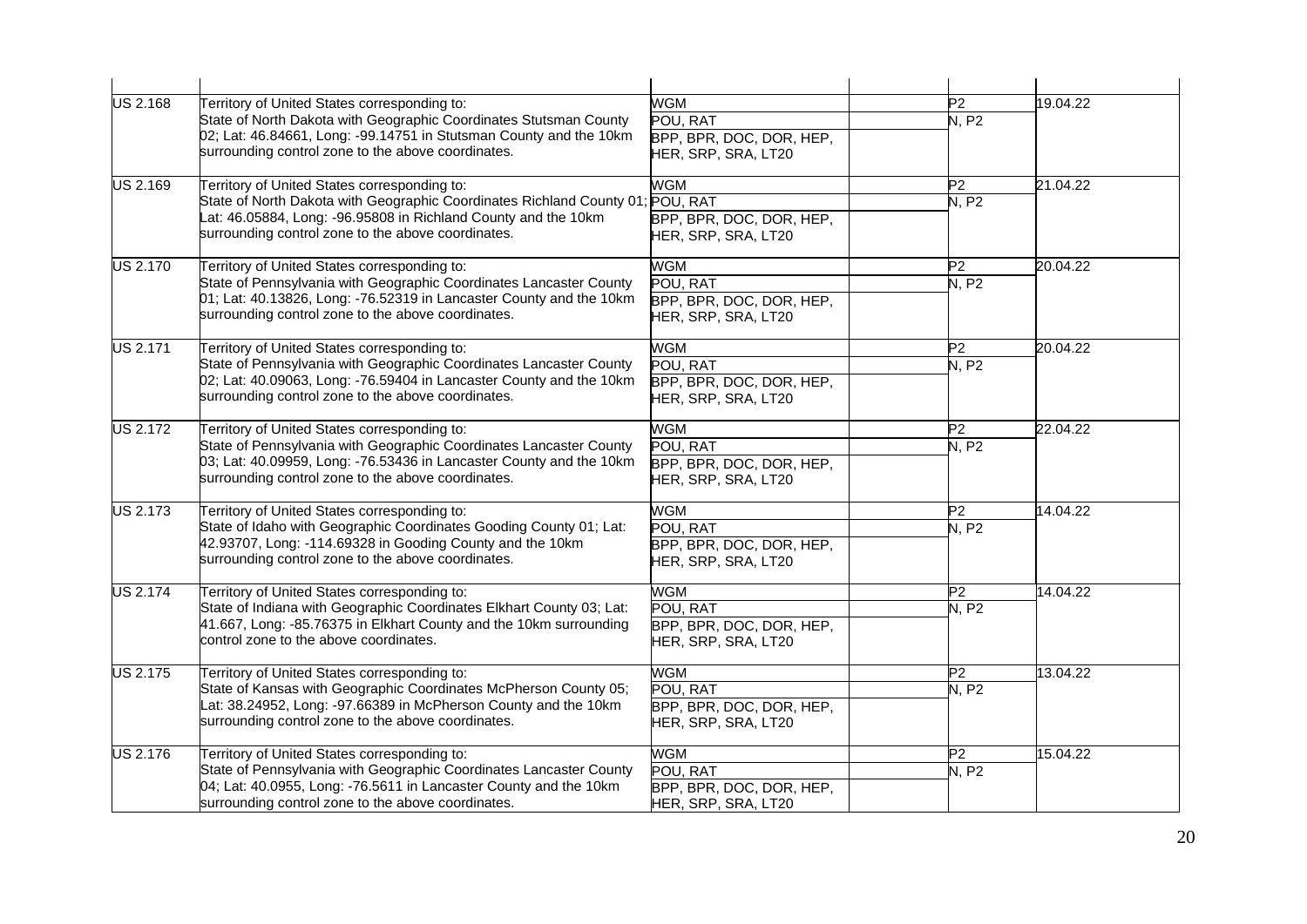| <b>US 2.177</b> | Territory of United States corresponding to:<br>State of Wisconsin with Geographic Coordinates Polk County 01; Lat:<br>45.48706, Long: -92.48801 in Polk County and the 10km surrounding<br>control zone to the above coordinates. | WGM<br>POU, RAT<br>BPP, BPR, DOC, DOR, HEP,<br>HER, SRP, SRA, LT20 | P2<br>N, P2    | 15.04.22 |
|-----------------|------------------------------------------------------------------------------------------------------------------------------------------------------------------------------------------------------------------------------------|--------------------------------------------------------------------|----------------|----------|
| US 2.178        | Territory of United States corresponding to:<br>State of Minnesota with Geographic Coordinates Stearns County 07;                                                                                                                  | <b>WGM</b>                                                         | P <sub>2</sub> | 23.04.22 |
|                 | Lat: 45.44797, Long: -94.98087 in Stearns County and the 10km<br>surrounding control zone to the above coordinates.                                                                                                                | POU, RAT<br>BPP, BPR, DOC, DOR,<br>HEP, HER, SRP, SRA, LT20        | N, P2          |          |
| US 2.179        | Territory of United States corresponding to:                                                                                                                                                                                       | <b>WGM</b>                                                         | P <sub>2</sub> | 26.04.22 |
|                 | State of North Dakota with Geographic Coordinates Richland County<br>02; Lat: 46.23915, Long: -96.96228 in Richland County and the 10km                                                                                            | POU, RAT                                                           | N, P2          |          |
|                 | surrounding control zone to the above coordinates.                                                                                                                                                                                 | BPP, BPR, DOC, DOR,<br>HEP, HER, SRP, SRA, LT20                    |                |          |
| US 2.180        | Territory of United States corresponding to:                                                                                                                                                                                       | <b>WGM</b>                                                         | P <sub>2</sub> | 26.04.22 |
|                 | State of Pennsylvania with Geographic Coordinates Lancaster County<br>05; Lat: 40.15537, Long: -76.50477 in Lancaster County and the                                                                                               | POU, RAT                                                           | N, P2          |          |
|                 | 10km surrounding control zone to the above coordinates.                                                                                                                                                                            | BPP, BPR, DOC, DOR,<br>HEP, HER, SRP, SRA, LT20                    |                |          |
| US 2.181        | Territory of United States corresponding to:                                                                                                                                                                                       | <b>WGM</b>                                                         | P <sub>2</sub> | 25.04.22 |
|                 | State of Utah with Geographic Coordinates Cache County 01; Lat:<br>41.92738, Long: -111.89478 in Cache County and the 10km                                                                                                         | POU, RAT<br>N, P2                                                  |                |          |
|                 | surrounding control zone to the above coordinates.                                                                                                                                                                                 | BPP, BPR, DOC, DOR,<br>HEP, HER, SRP, SRA, LT20                    |                |          |
| <b>US 2.182</b> | Territory of United States corresponding to:                                                                                                                                                                                       | <b>WGM</b>                                                         | P <sub>2</sub> | 29.04.22 |
|                 | State of Colorado with Geographic Coordinates Weld County 01; Lat:<br>40.09322, Long: -104.6267 in Weld County and the 10km surrounding                                                                                            | POU, RAT                                                           | N, P2          |          |
|                 | control zone to the above coordinates.                                                                                                                                                                                             | BPP, BPR, DOC, DOR,<br>HEP, HER, SRP, SRA, LT20                    |                |          |
| US 2.183        | Territory of United States corresponding to:                                                                                                                                                                                       | <b>WGM</b>                                                         | P <sub>2</sub> | 27.04.22 |
|                 | State of Kansas with Geographic Coordinates Republic County 01;<br>Lat: 39.91453, Long: -97.85332 in Republic County and the 10km                                                                                                  | POU, RAT                                                           | N, P2          |          |
|                 | surrounding control zone to the above coordinates.                                                                                                                                                                                 | BPP, BPR, DOC, DOR,<br>HEP, HER, SRP, SRA, LT20                    |                |          |
| US 2.184        | Territory of United States corresponding to:                                                                                                                                                                                       | <b>WGM</b>                                                         | P <sub>2</sub> | 28.04.22 |
|                 | State of Michigan with Geographic Coordinates Wexford County 01;<br>Lat: 44.25834, Long: -85.55944 in Wexford County and the 10km                                                                                                  | POU, RAT                                                           | N, P2          |          |
|                 | surrounding control zone to the above coordinates.                                                                                                                                                                                 | BPP, BPR, DOC, DOR,<br>HEP, HER, SRP, SRA, LT20                    |                |          |
| US 2.185        | Territory of United States corresponding to:                                                                                                                                                                                       | <b>WGM</b>                                                         | P <sub>2</sub> | 29.04.22 |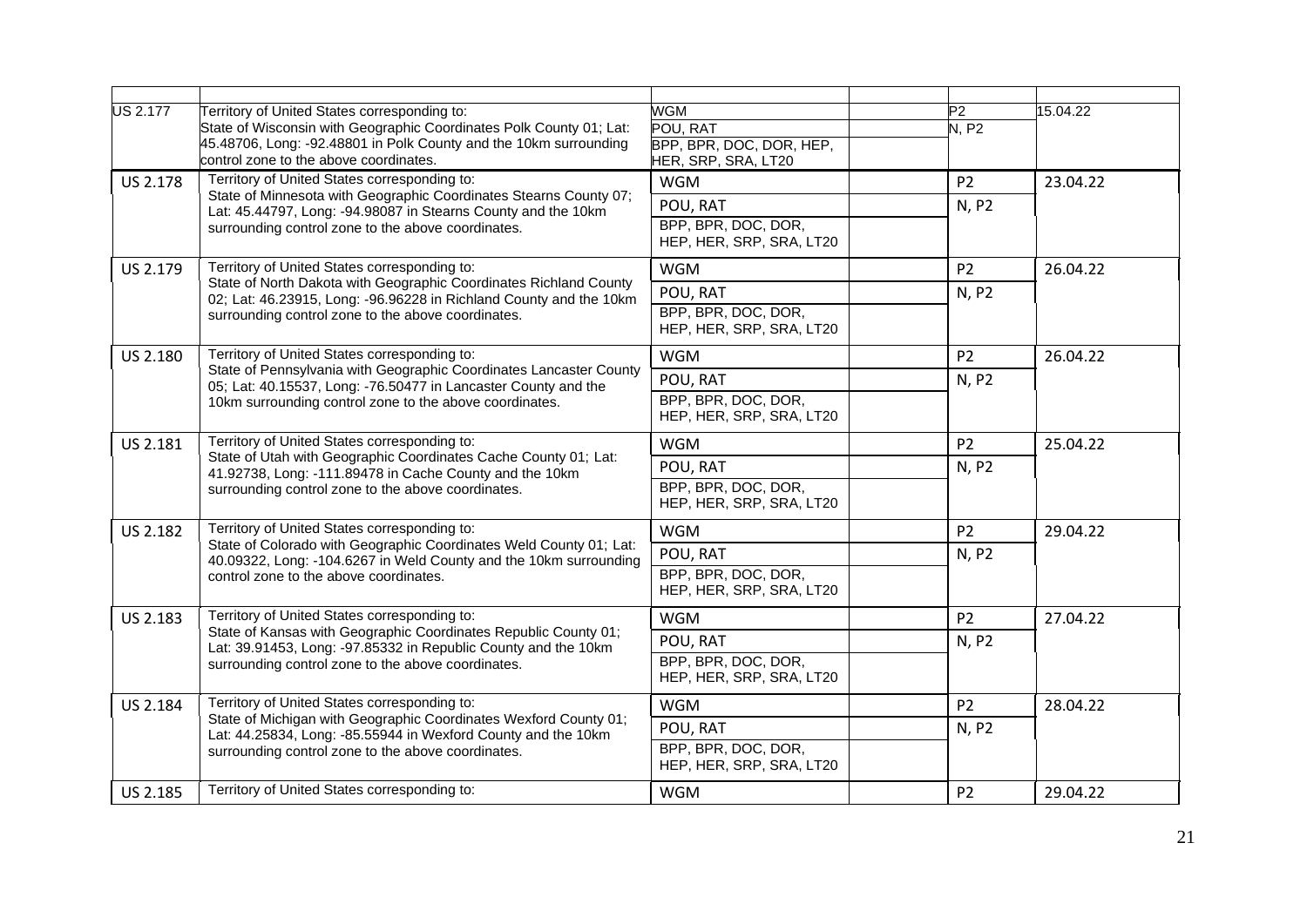|                 | State of Minnesota with Geographic Coordinates Stearns County 08;<br>Lat: 45.48536, Long: -94.90116 in Stearns County and the 10km       | POU, RAT                                        | N, P2                   |          |
|-----------------|------------------------------------------------------------------------------------------------------------------------------------------|-------------------------------------------------|-------------------------|----------|
|                 | surrounding control zone to the above coordinates.                                                                                       | BPP, BPR, DOC, DOR,<br>HEP, HER, SRP, SRA, LT20 |                         |          |
| US 2.186        | Territory of United States corresponding to:                                                                                             | <b>WGM</b>                                      | P <sub>2</sub>          | 27.04.22 |
|                 | State of Nebraska with Geographic Coordinates Knox County 01; Lat:<br>42.59374, Long: -97.70412 in Knox County and the 10km surrounding  | POU, RAT                                        | N, P2                   |          |
|                 | control zone to the above coordinates.                                                                                                   | BPP, BPR, DOC, DOR,<br>HEP, HER, SRP, SRA, LT20 |                         |          |
| US 2.187        | Territory of United States corresponding to:                                                                                             | <b>WGM</b>                                      | P <sub>2</sub>          | 30.04.22 |
|                 | State of Oklahoma with Geographic Coordinates Sequoyah County<br>01; Lat: 35.41154, Long: -94.85176 in Sequoyah County and the           | POU, RAT                                        | N, P2                   |          |
|                 | 10km surrounding control zone to the above coordinates.                                                                                  | BPP, BPR, DOC, DOR,<br>HEP, HER, SRP, SRA, LT20 |                         |          |
| <b>US 2.188</b> | Territory of United States corresponding to:                                                                                             | <b>WGM</b>                                      | P <sub>2</sub>          | 27.04.22 |
|                 | State of Pennsylvania with Geographic Coordinates Lancaster County<br>06; Lat: 39.9763, Long: -76.42322 in Lancaster County and the 10km | POU, RAT                                        | N, P2                   |          |
|                 | surrounding control zone to the above coordinates.                                                                                       | BPP, BPR, DOC, DOR,<br>HEP, HER, SRP, SRA, LT20 |                         |          |
| US 2.189        | Territory of United States corresponding to:                                                                                             | <b>WGM</b>                                      | P <sub>2</sub><br>N, P2 | 29.04.22 |
|                 | State of Pennsylvania with Geographic Coordinates Lancaster County<br>07; Lat: 40.19805, Long: -76.49403 in Lancaster County and the     | POU, RAT                                        |                         |          |
|                 | 10km surrounding control zone to the above coordinates.                                                                                  | BPP, BPR, DOC, DOR,<br>HEP, HER, SRP, SRA, LT20 |                         |          |
| US 2.190        | Territory of United States corresponding to:                                                                                             | <b>WGM</b>                                      | P <sub>2</sub>          | 03.05.22 |
|                 | State of Minnesota with Geographic Coordinates Lyon County 01; Lat:<br>44.53388, Long: -95.91851 in Lyon County and the 10km surrounding | POU, RAT                                        | N, P2                   |          |
|                 | control zone to the above coordinates.                                                                                                   | BPP, BPR, DOC, DOR,<br>HEP, HER, SRP, SRA, LT20 |                         |          |
| US 2.191        | Territory of United States corresponding to:                                                                                             | <b>WGM</b>                                      | P <sub>2</sub>          | 03.05.22 |
|                 | State of Pennsylvania with Geographic Coordinates Berks County 01;<br>Lat: 40.52378, Long: -76.01335 in Berks County and the 10km        | POU, RAT                                        | N, P2                   |          |
|                 | surrounding control zone to the above coordinates.                                                                                       | BPP, BPR, DOC, DOR,<br>HEP, HER, SRP, SRA, LT20 |                         |          |
| US 2.192        | Territory of United States corresponding to:                                                                                             | <b>WGM</b>                                      | P <sub>2</sub>          | 03.05.22 |
|                 | State of Pennsylvania with Geographic Coordinates Berks County 02;<br>Lat: 40.52662, Long: -76.01147 in Berks County and the 10km        | POU, RAT                                        | N, P2                   |          |
|                 | surrounding control zone to the above coordinates.                                                                                       | BPP, BPR, DOC, DOR,<br>HEP, HER, SRP, SRA, LT20 |                         |          |
| US 2.193        | Territory of United States corresponding to:                                                                                             | <b>WGM</b>                                      | P <sub>2</sub>          | 03.05.22 |
|                 |                                                                                                                                          | POU, RAT                                        | N, P2                   |          |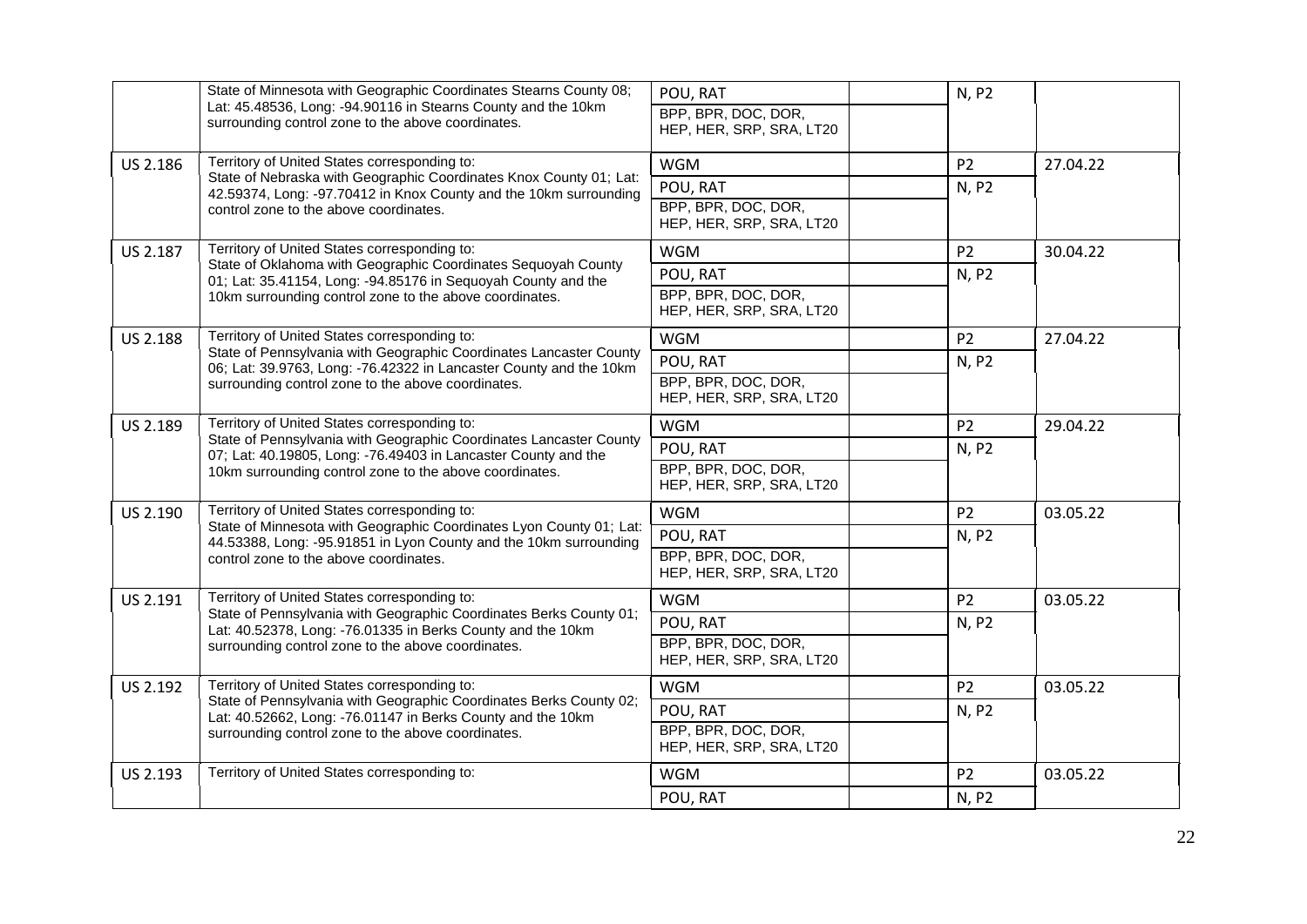|          | State of South Dakota with Geographic Coordinates Beadle County<br>04; Lat: 44.32744, Long: -97.91382 in Beadle County and the 10km<br>surrounding control zone to the above coordinates. | BPP, BPR, DOC, DOR,<br>HEP, HER, SRP, SRA, LT20 |                         |          |
|----------|-------------------------------------------------------------------------------------------------------------------------------------------------------------------------------------------|-------------------------------------------------|-------------------------|----------|
| US 2.194 | Territory of United States corresponding to:                                                                                                                                              | <b>WGM</b>                                      | P <sub>2</sub>          | 04.05.22 |
|          | State of South Dakota with Geographic Coordinates Day County 01;<br>Lat: 45.5556, Long: -97.85681 in Day County and the 10km                                                              | POU, RAT                                        | N, P2                   |          |
|          | surrounding control zone to the above coordinates.                                                                                                                                        | BPP, BPR, DOC, DOR,<br>HEP, HER, SRP, SRA, LT20 |                         |          |
| US 2.195 | Territory of United States corresponding to:                                                                                                                                              | <b>WGM</b>                                      | P <sub>2</sub>          | 05.05.22 |
|          | State of Washington with Geographic Coordinates Pacific County 01;<br>Lat: 46.71205, Long: -123.99792 in Pacific County and the 10km                                                      | POU, RAT                                        | N, P2                   |          |
|          | surrounding control zone to the above coordinates.                                                                                                                                        | BPP, BPR, DOC, DOR,<br>HEP, HER, SRP, SRA, LT20 |                         |          |
| US 2.196 | Territory of United States corresponding to:                                                                                                                                              | <b>WGM</b>                                      | P <sub>2</sub>          | 28.04.22 |
|          | State of Wisconsin with Geographic Coordinates Barron County 02;<br>Lat: 45.44418, Long: -91.88878 in Barron County and the 10km                                                          | POU, RAT                                        | N, P2                   |          |
|          | surrounding control zone to the above coordinates.                                                                                                                                        | BPP, BPR, DOC, DOR,<br>HEP, HER, SRP, SRA, LT20 |                         |          |
| US 2.197 | Territory of United States corresponding to:                                                                                                                                              | <b>WGM</b>                                      | P <sub>2</sub>          | 03.05.22 |
|          | State of Wisconsin with Geographic Coordinates Barron County 03;<br>Lat: 45.32846, Long: -92.03323 in Barron County and the 10km<br>surrounding control zone to the above coordinates.    | POU, RAT                                        | N, P2                   |          |
|          |                                                                                                                                                                                           | BPP, BPR, DOC, DOR,<br>HEP, HER, SRP, SRA, LT20 |                         |          |
| US 2.198 | Territory of United States corresponding to:                                                                                                                                              | <b>WGM</b>                                      | P <sub>2</sub>          | 03.05.22 |
|          | State of Wisconsin with Geographic Coordinates Barron County 04;<br>Lat: 45.43737, Long: -91.92526 in Barron County and the 10km                                                          | POU, RAT                                        | N, P2                   |          |
|          | surrounding control zone to the above coordinates.                                                                                                                                        | BPP, BPR, DOC, DOR,<br>HEP, HER, SRP, SRA, LT20 |                         |          |
| US 2.199 | Territory of United States corresponding to:                                                                                                                                              | <b>WGM</b>                                      | P <sub>2</sub>          | 09.05.22 |
|          | State of Idaho with Geographic Coordinates Canyon County 01; Lat:<br>43.51093, Long: -116.58259 in Canyon County and the 10km                                                             | POU, RAT                                        | N, P2                   |          |
|          | surrounding control zone to the above coordinates.                                                                                                                                        | BPP, BPR, DOC, DOR,<br>HEP, HER, SRP, SRA, LT20 |                         |          |
| US 2.200 | Territory of United States corresponding to:                                                                                                                                              | <b>WGM</b>                                      | P <sub>2</sub><br>N, P2 | 10.05.22 |
|          | State of Minnesota with Geographic Coordinates Crow Wing County<br>01; Lat: 46.20281, Long: -94.2458 in Crow Wing County and the                                                          | POU, RAT                                        |                         |          |
|          | 10km surrounding control zone to the above coordinates.                                                                                                                                   | BPP, BPR, DOC, DOR,<br>HEP, HER, SRP, SRA, LT20 |                         |          |
| US 2.201 | Territory of United States corresponding to:                                                                                                                                              | <b>WGM</b>                                      | P <sub>2</sub>          | 10.05.22 |
|          |                                                                                                                                                                                           | POU, RAT                                        | N, P2                   |          |